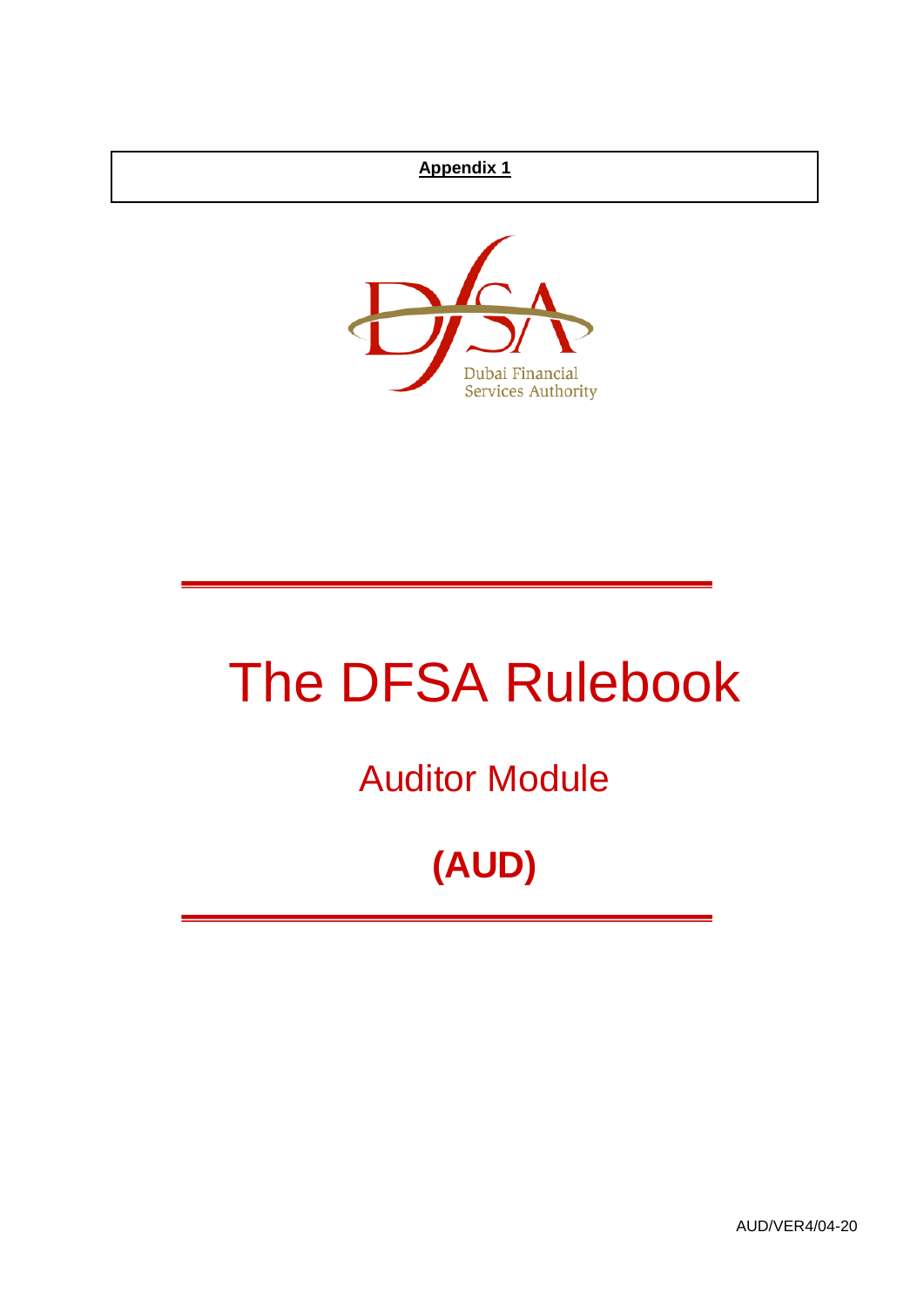

## **Contents**

The contents of this module are divided into the following chapters, sections and appendices:

| $\overline{\mathbf{2}}$ |  |
|-------------------------|--|
| 2.1                     |  |
| 2.2                     |  |
| 2.3                     |  |
| 2.4                     |  |
| 2.5                     |  |
| 2.6                     |  |
| 2.7                     |  |

| 3 <sup>7</sup> |  |  |
|----------------|--|--|
| 3.1            |  |  |
| 3.2            |  |  |
| 3.3            |  |  |

| 4.1  |  |
|------|--|
| 4.2  |  |
| 4.3  |  |
| 4.4  |  |
| 4.5  |  |
| 4.6  |  |
| 4.7  |  |
| 4.8  |  |
| 4.9  |  |
| 4.10 |  |
|      |  |

#### PART 3 APPOINTMENT AND RESIGNATION OF AUDITOR AND CONDUCT OF AUDITS ......16

| 5.3 |  |
|-----|--|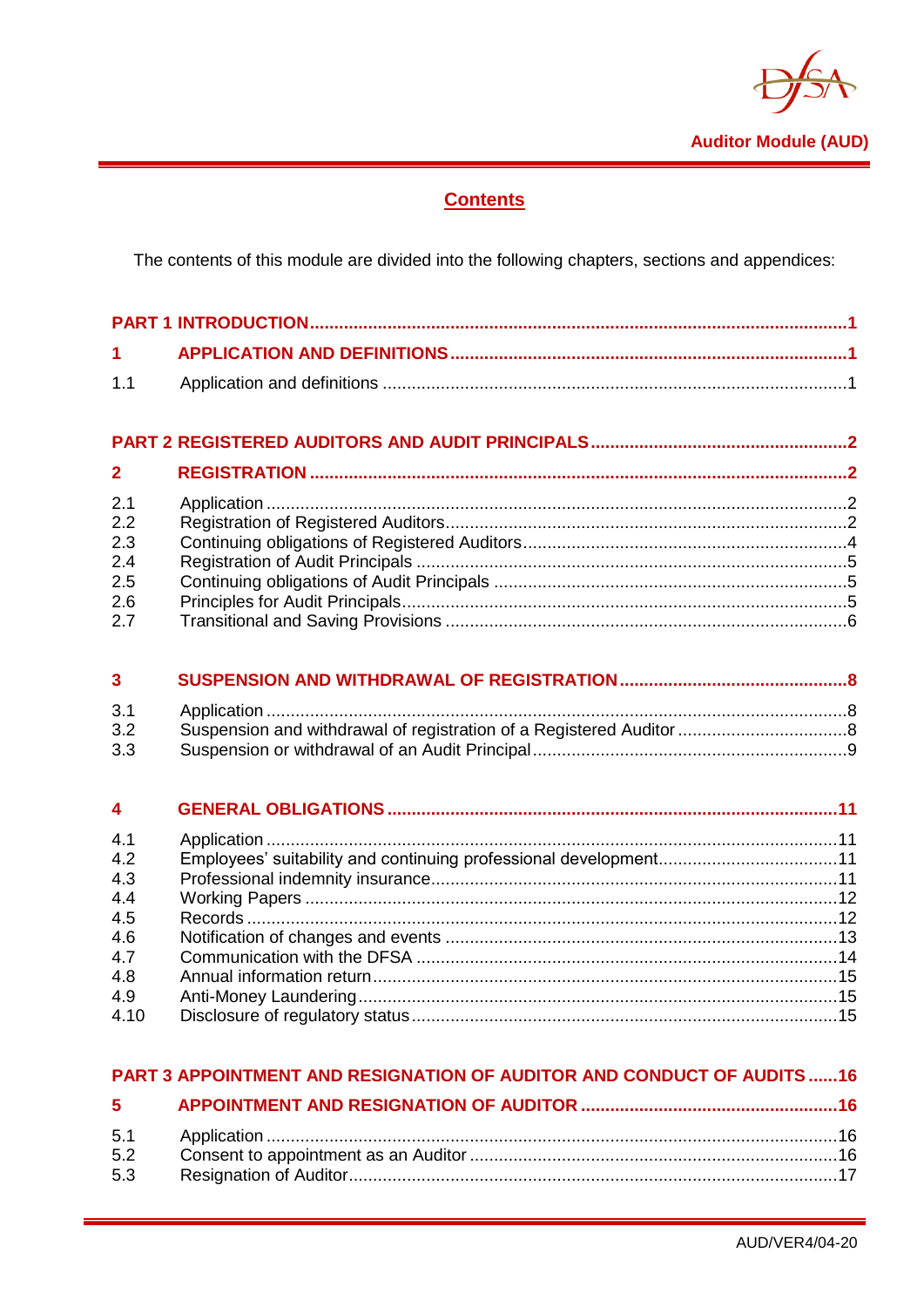

## **Auditor Module (AUD)**

| 6 <sup>1</sup>   | <b>CONDUCT OF AUDITS AND PREPARATION OF AUDIT REPORTS  18</b> |  |
|------------------|---------------------------------------------------------------|--|
| 6.1<br>6.2       |                                                               |  |
| APP <sub>1</sub> |                                                               |  |
|                  |                                                               |  |
| APP <sub>3</sub> |                                                               |  |
|                  |                                                               |  |
| APP <sub>5</sub> |                                                               |  |
|                  |                                                               |  |
|                  |                                                               |  |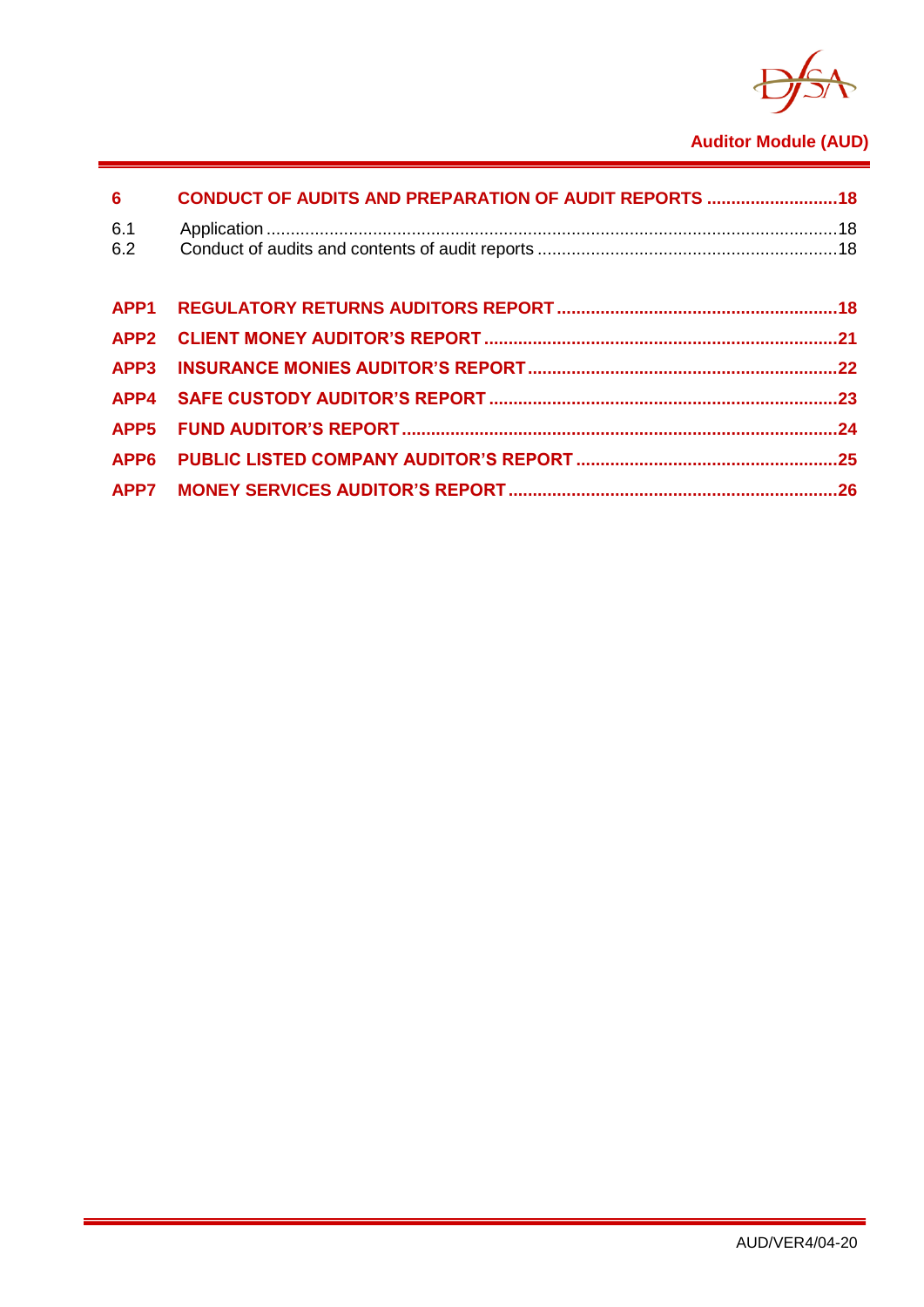

## <span id="page-3-1"></span><span id="page-3-0"></span>**PART 1 INTRODUCTION**

## **1 APPLICATION AND DEFINITIONS**

## <span id="page-3-2"></span>**1.1 Application and definitions**

- **1.1.1** This module (AUD) applies to every:
	- (a) applicant for registration as a Registered Auditor;
	- (b) Auditor;
	- (c) individual applying for registration as an Audit Principal; and
	- (d) Audit Principal.

#### **Guidance**

A Registered Auditor will need to comply with all chapters in AUD. An Auditor which is not a Registered Auditor will need to comply with chapters 5 and 6 in AUD as those chapters apply to an Auditor whether or not it is registered with the DFSA.

#### **1.1.2** In these Rules, a Relevant Person means a:

- (a) Domestic Firm;
- (b) Public Listed Company; or
- (c) Domestic Fund.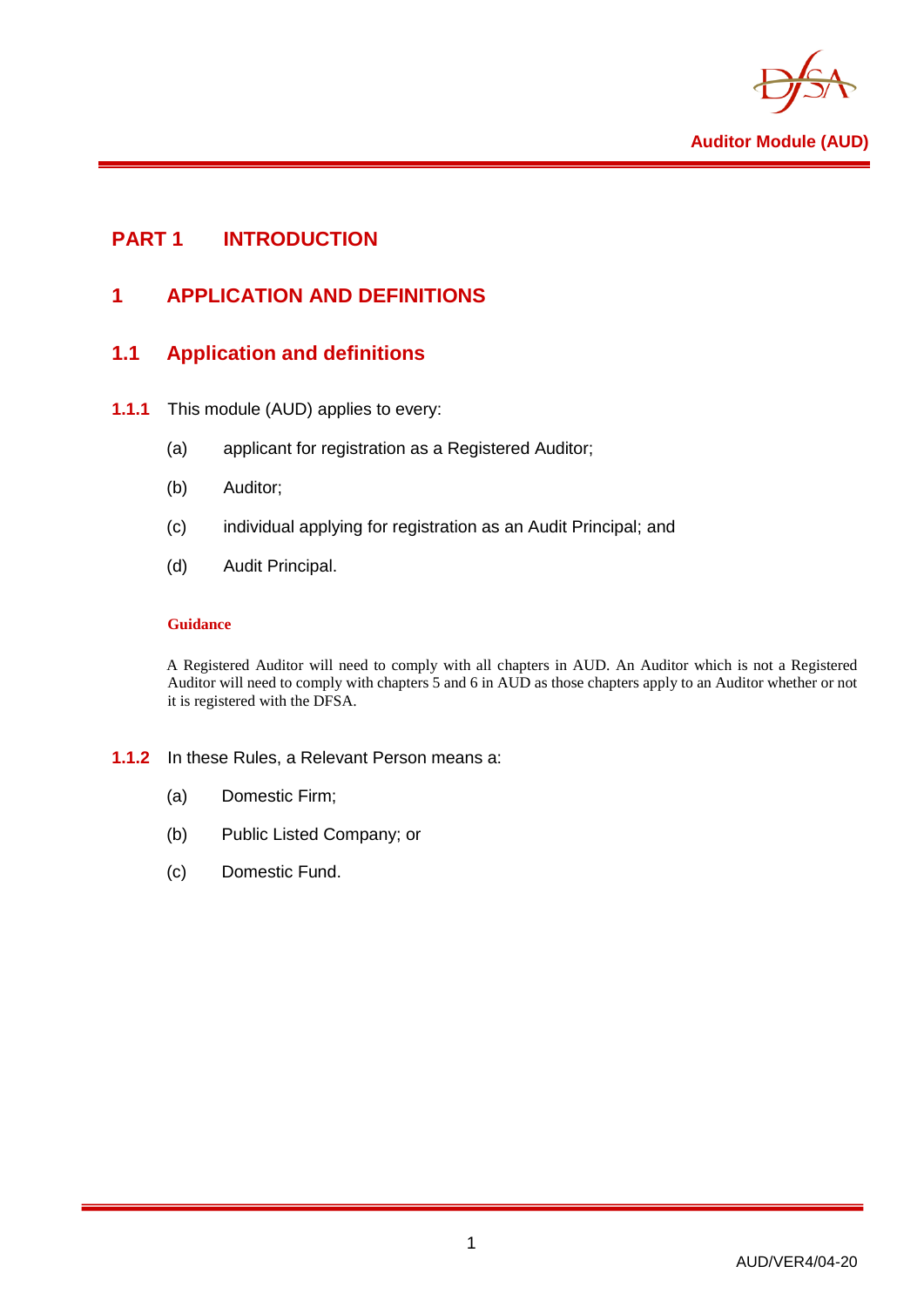

## <span id="page-4-0"></span>**PART 2 REGISTERED AUDITORS AND AUDIT PRINCIPALS**

## <span id="page-4-2"></span><span id="page-4-1"></span>**2 REGISTRATION**

## **2.1 Application**

- **2.1.1** This chapter applies to every:
	- (a) applicant for registration as a Registered Auditor;
	- (b) Registered Auditor;
	- (c) individual applying for registration as an Audit Principal; and
	- (d) Audit Principal.

## <span id="page-4-3"></span>**2.2 Registration of Registered Auditors**

#### **Application for registration**

**2.2.1** An applicant for registration as a Registered Auditor must complete and submit the appropriate form in AFN to the DFSA, supported by such additional material as may be required by the DFSA.

#### **Guidance**

- 1. A Person who may apply to be a Registered Auditor includes a natural person.
- 2. Applicants for registration as a Registered Auditor are required to pay fees as prescribed in FER.

#### **Criteria for registration**

- **2.2.2** In assessing an application for registration, the DFSA may:
	- (a) make any enquiries which it considers appropriate, including enquiries independent of the applicant;
	- (b) require the applicant to provide additional information;
	- (c) require the applicant to provide information on how it intends to ensure compliance with a particular requirement in a Rule or the Requlatory Law:
	- (d) require any information provided by the applicant to be verified in any way that the DFSA specifies; and
	- (e) take into account any information which it considers relevant.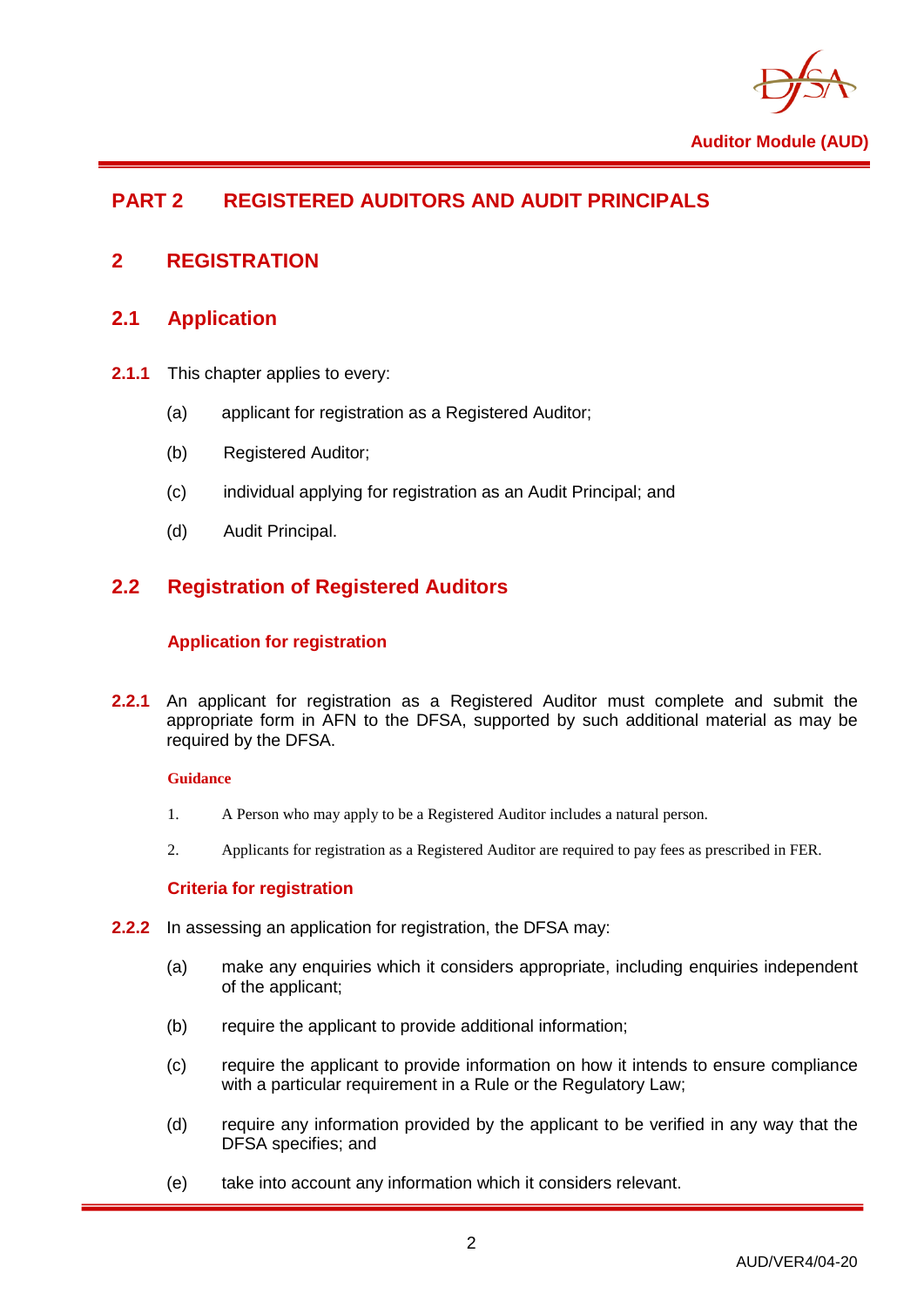

- **2.2.3** (1) An applicant for registration as a Registered Auditor must be able to demonstrate to the DFSA's satisfaction that it:
	- (a) is fit and proper;
	- (b) has professional indemnity insurance as required under section 4.3;
	- (c) has adequate systems, procedures and controls to ensure due compliance with:
		- (i) the International Standards on Auditing;
		- (ii) the International Standards on Quality Control; and
		- (iii) the Code of Ethics for Professional Accountants:
	- (d) has clear and comprehensive policies and procedures relating to compliance with all applicable legal requirements, including those in the Regulatory Law, AUD, AML and other relevant modules of the Rulebook, when providing audit services to a Domestic Firm, Public Listed Company or Domestic Fund;
	- (e) has adequate means to implement those policies and procedures and monitor that they are operating effectively and as intended;
	- (f) is controlled by a majority of individuals who hold Recognised Professional Qualifications;
	- (g) has identified at least one or more appropriate individuals, who will be appointed by it to undertake the responsibilities of an Audit Principal; and
	- (h) has complied with any other requirement specified by the DFSA.
	- (2) For the purposes of (1)(f) "majority" means:
		- (a) where under the Registered Auditor's constitution matters are decided on by the exercise of voting rights, a majority of the rights to vote on all, or substantially all, matters; or
		- (b) in any other case a majority of the Persons having rights under the constitution of the Registered Auditor to enable them to direct its overall policy or alter its constitution.
	- (3) For the purposes of assessing whether an applicant for registration meets the fit and proper requirement under (1)(a), the DFSA may consider:
		- (a) the application and submissions;
		- (b) its background and history;
		- (c) its ownership and Group structure;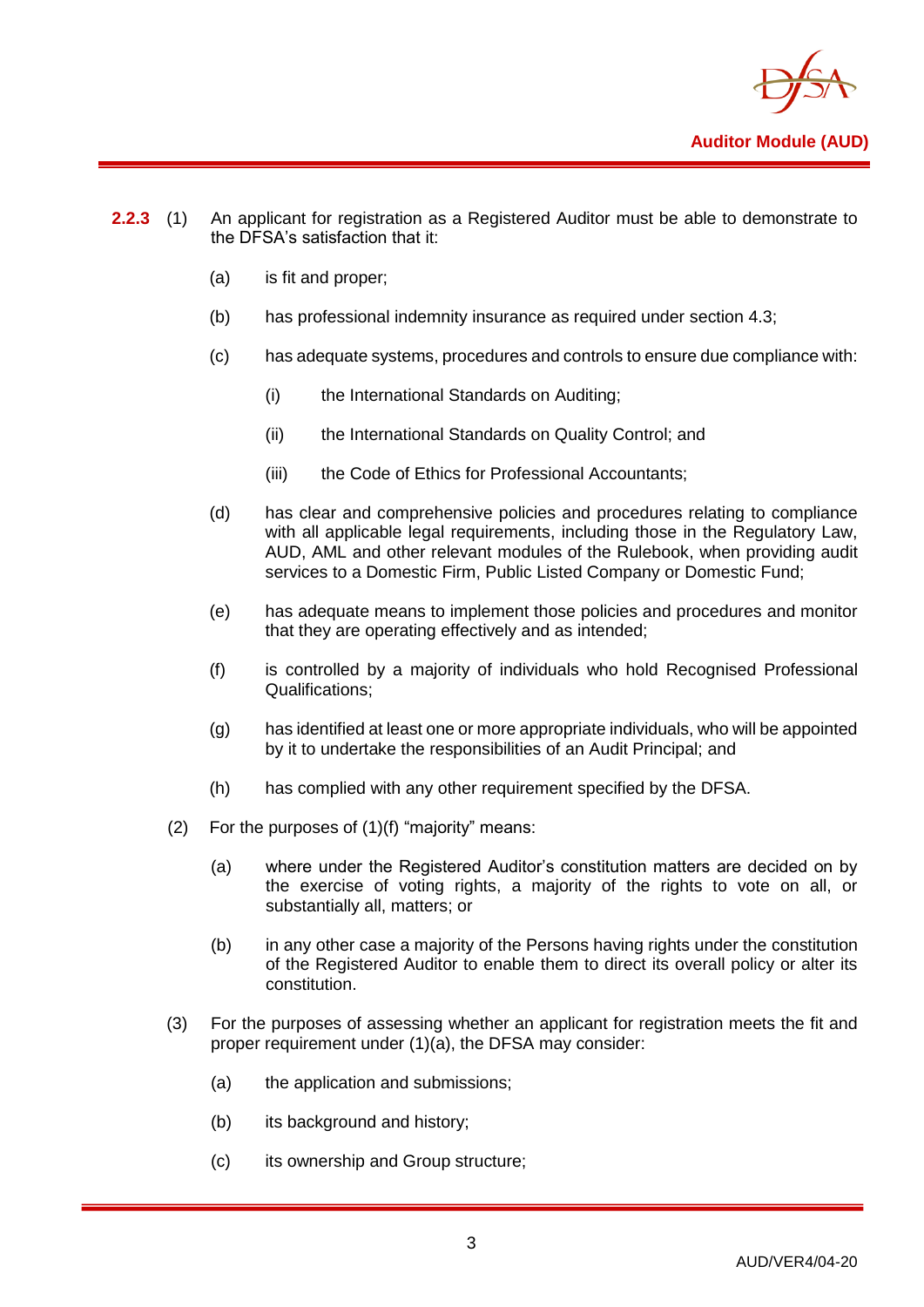

- (d) its resources, including human and technological;
- (e) whether the applicant's affairs are likely to be conducted and managed in a sound and prudent manner; and
- (f) any other matter considered relevant by the DFSA.
- (4) The DFSA will in assessing the matters in (1) and (3) consider the cumulative effect of factors which, if taken individually, may be regarded as insufficient to give reasonable cause to doubt the fitness and propriety of an applicant.

#### **Guidance**

Under Article 98 of the Regulatory Law, the DFSA may grant or refuse to grant registration and impose restrictions and conditions upon the registration.

## <span id="page-6-0"></span>**2.3 Continuing obligations of Registered Auditors**

- **2.3.1** To remain registered, a Registered Auditor must comply on a continuing basis with:
	- (a) the International Standards on Auditing, International Standards on Quality Control and the Code of Ethics for Professional Accountants;
	- (b) the registration criteria in Rule 2.2.3(1); and
	- (c) the Rules in chapter 6 regarding the conduct of audits and the preparation of audit reports.
- **2.3.2** A Registered Auditor must at all times have at least one individual appointed by it to undertake the responsibilities of an Audit Principal.
- **2.3.3** The DFSA may require a Registered Auditor which has not recently conducted any audit work under its registration to provide other examples of audit work it has carried out in order to demonstrate to the DFSA that it is still able to meet its continuing obligations.

#### **Guidance**

The DFSA may issue guidelines in the form of Practice Notes to assist Registered Auditors in applying the standards set out in Rule 2.3.1(a). These Practice Notes will highlight new emerging or otherwise relevant circumstances to assist a Registered Auditor in applying the relevant standard. Practice Notes will be published on the DFSA website.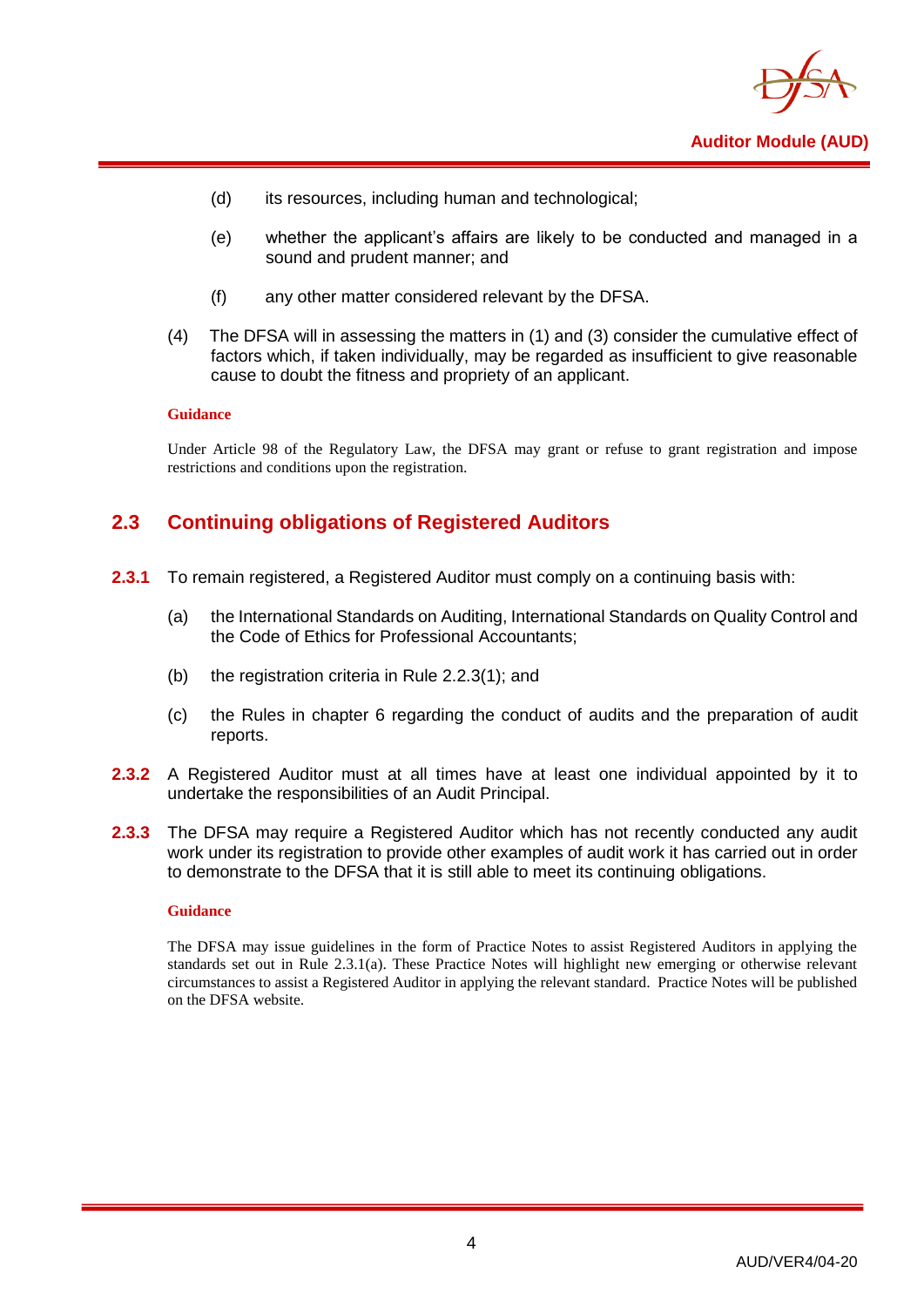

## <span id="page-7-0"></span>**2.4 Registration of Audit Principals**

#### **Guidance**

The general responsibilities of an Audit Principal are defined in Article 97(c) of the Regulatory Law.

#### **Application for registration**

**2.4.1** When applying for registration as an Audit Principal, both the relevant individual and the Registered Auditor must complete and submit the appropriate form in AFN, supported by such additional materials as may be required by the DFSA.

#### **Criteria for registration**

- **2.4.2** An individual applying for registration as an Audit Principal must be able to demonstrate to the DFSA's satisfaction that he:
	- (a) holds a Recognised Professional Qualification;
	- (b) is a member in good standing of a Recognised Professional Body;
	- (c) has at least 5 years of relevant post qualification audit experience in the past 7 years, including at least one year of experience in a managerial role supervising and finalising audits; and
	- (d) is fit and proper to conduct audit work.

## <span id="page-7-1"></span>**2.5 Continuing obligations of Audit Principals**

- **2.5.1** To remain registered, an Audit Principal must comply on a continuing basis with:
	- (a) the registration criteria in Rule 2.4.2; and
	- (b) the Principles in section 2.6.

## <span id="page-7-2"></span>**2.6 Principles for Audit Principals**

**2.6.1** The five Principles set out in this section apply to every Audit Principal.

#### **Guidance**

- 1. These Principles are derived from the fundamental principles published in the Code of Ethics for Professional Accountants.
- 2. If an Audit Principal breaches a Principle, the DFSA may consider suspending or withdrawing the registration of the Audit Principal on that basis.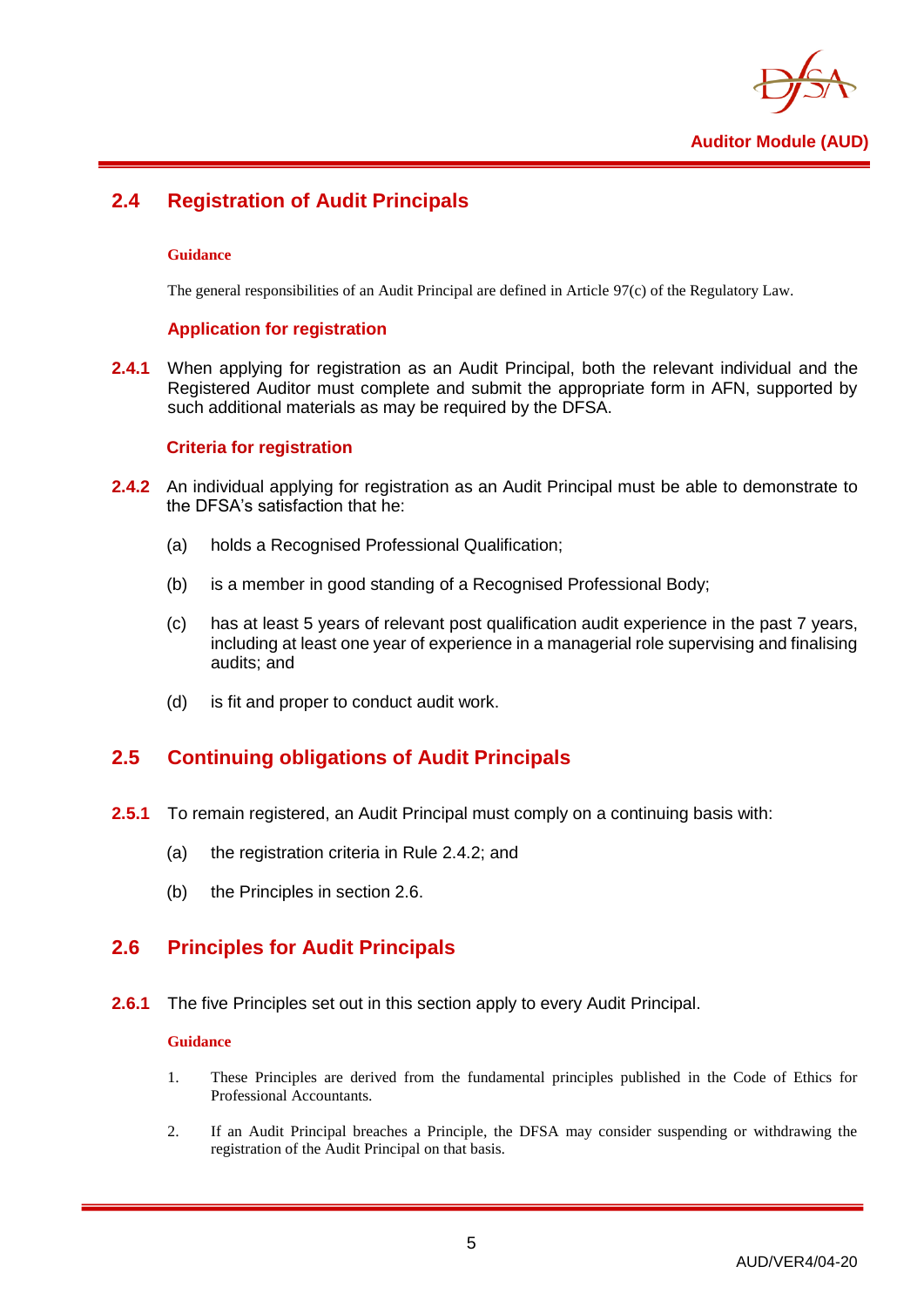

#### **Principle 1 - Integrity**

**2.6.2** An Audit Principal must be straightforward and honest in all professional and business relationships.

#### **Principle 2 - Objectivity**

**2.6.3** An Audit Principal must not allow bias, conflict of interest or the undue influence of others to override professional or business judgements.

#### **Principle 3 – Professional competence and due care**

**2.6.4** An Audit Principal must maintain professional knowledge and skill at the level required to ensure that a client or employer receives competent professional services based on current developments in practice, legislation and techniques and must act diligently and in accordance with applicable technical and professional standards.

#### **Principle 4 - Confidentiality**

**2.6.5** An Audit Principal must respect the confidentiality of information acquired as a result of professional and business relationships and, therefore, not disclose any such information to third parties without proper and specific authority, unless there is a legal or professional right or duty to disclose, nor use the information for the personal advantage of the Audit Principal or third parties.

#### **Principle 5 – Relations with the DFSA**

**2.6.6** An Audit Principal must deal with the DFSA in an open and co-operative manner and must promptly disclose to the DFSA any information of which the DFSA would reasonably expect to be notified.

## <span id="page-8-0"></span>**2.7 Transitional and Saving Provisions**

- **2.7.1** In this section:
	- (a) "previous Law" means the Regulatory Law as it was in force immediately before the commencement of the DIFC Laws Amendment Law No. 1 of 2014;
	- (b) "current Law" means the provisions of the Regulatory Law that came into force under the DIFC Laws Amendment Law No. 1 of 2014; and
	- (c) "the commencement" means the commencement of the current Law.
- **2.7.2** A Person who immediately before the commencement was registered as an Auditor by the DFSA under the previous Law is deemed on the commencement to be registered as a Registered Auditor under the current Law.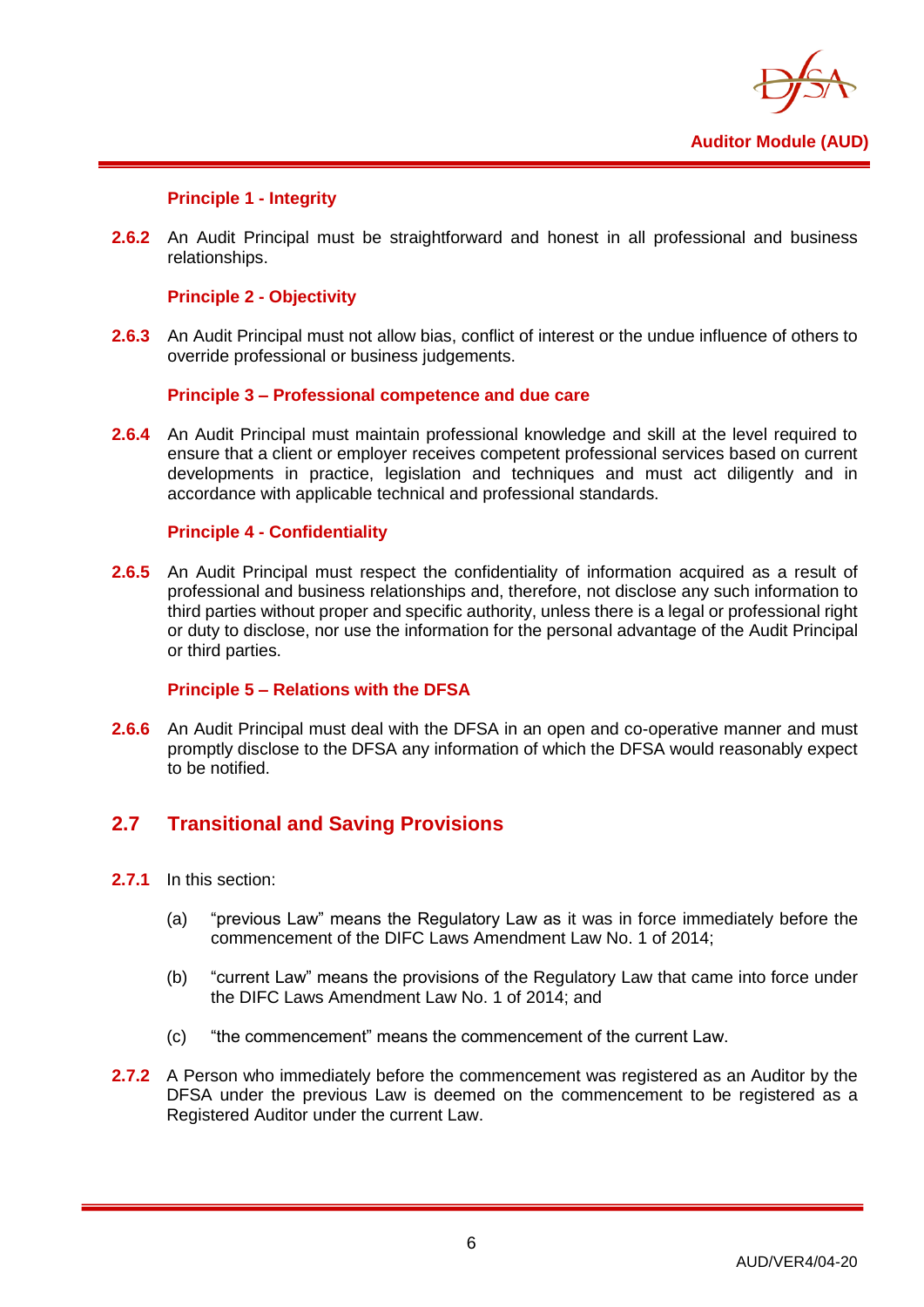

- **2.7.3** A Person who immediately before the commencement was appointed as an Audit Principal by a Registered Auditor under the previous Law is deemed on the commencement to be registered as an Audit Principal under the current Law.
- 2.7.4 An Audit Principal referred to in Rule 2.7.3 must submit the appropriate form in AFN (notification of intention to continue to undertake the responsibilities of an Audit Principal for a Registered Auditor) within 60 days of the commencement.
- 2.7.5 A Registered Auditor and an Audit Principal referred to in this section must continue to maintain any records which were required to be maintained under the previous Law for the period of time required under the previous Law.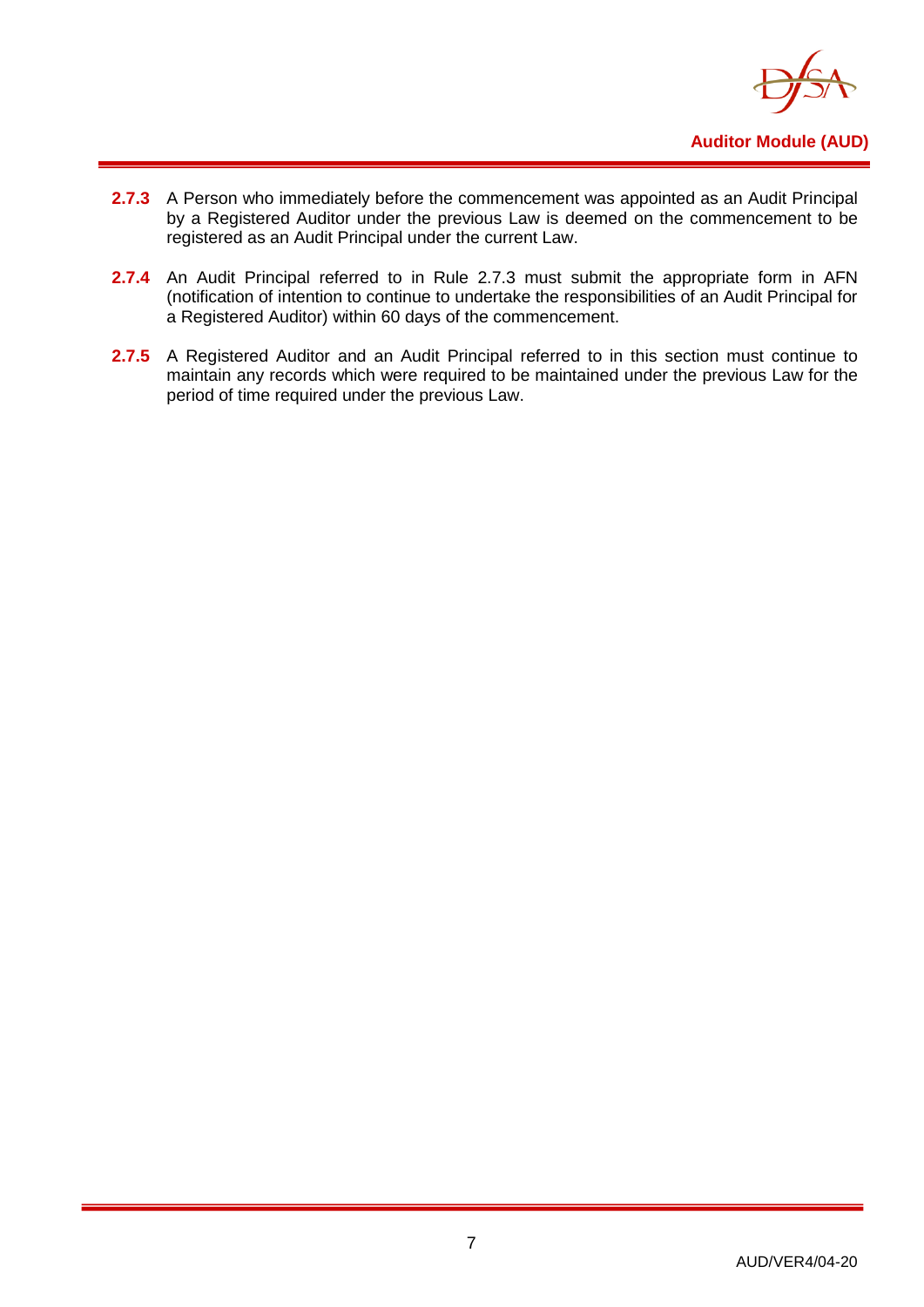

## <span id="page-10-1"></span><span id="page-10-0"></span>**3 SUSPENSION AND WITHDRAWAL OF REGISTRATION**

## **3.1 Application**

- **3.1.1** This chapter applies to every:
	- (a) Registered Auditor; and
	- (b) Audit Principal.

## <span id="page-10-2"></span>**3.2 Suspension and withdrawal of registration of a Registered Auditor**

#### **Guidance**

- 1. Under Article 98A(1) of the Regulatory Law the DFSA may suspend or withdraw the registration of a Registered Auditor or Audit Principal on its own initiative or at the request of the Registered Auditor or Audit Principal.
- 2. Article 98A(2) of the Regulatory Law sets out the circumstances in which the DFSA may suspend or withdraw the registration of a Registered Auditor or Audit Principal.
- 3. Under Article 98A(5) of the Regulatory Law, the DFSA may temporarily suspend the registration of a Registered Auditor or Audit Principal pending completion of an investigation against the Auditor or Audit Principal. The DFSA may only exercise this power where, arising from the investigation, it reasonably believes that the Person has engaged in serious misconduct that may form grounds for withdrawal of the Person's registration. This might be, for example, where there is evidence of fraud, theft or other dishonest conduct or a risk to Client Assets. As the investigation is ongoing, the DFSA would ordinarily expect not to publicise a temporary suspension under this power. But the DFSA retains discretion to publicise such a suspension in an individual case if it is appropriate to do so given the particular circumstances.
- 4. Under Article 98A(7) of the Regulatory Law, a Registered Auditor or Audit Principal may refer a decision of the DFSA to suspend or withdraw its registration to the FMT. The DFSA decision to suspend or withdraw registration remains in force until the review is concluded and the FMT makes a further order, unless the FMT has made an interim order to stay the decision.
- 5. Under Article 98A(3) of the Regulatory Law the DFSA may make Rules containing requirements a Registered Auditor or Audit Principal must meet before the DFSA will grant a request by the Registered Auditor or Audit Principal to withdraw registration.
- 6. An application by a Registered Auditor or Audit Principal to withdraw their registration does not in itself result in a withdrawal of the registration. Until the DFSA withdraws the registration, the Registered Auditor or Audit Principal remains subject to, and must comply with, the Regulatory Law, Rules and any other relevant legislation administered by the DFSA.

#### **Suspension or withdrawal of registration on the DFSA's initiative**

- **3.2.1** A Registered Auditor that has had its registration suspended by the DFSA, must not:
	- (a) accept any new audit client who is a Relevant Person;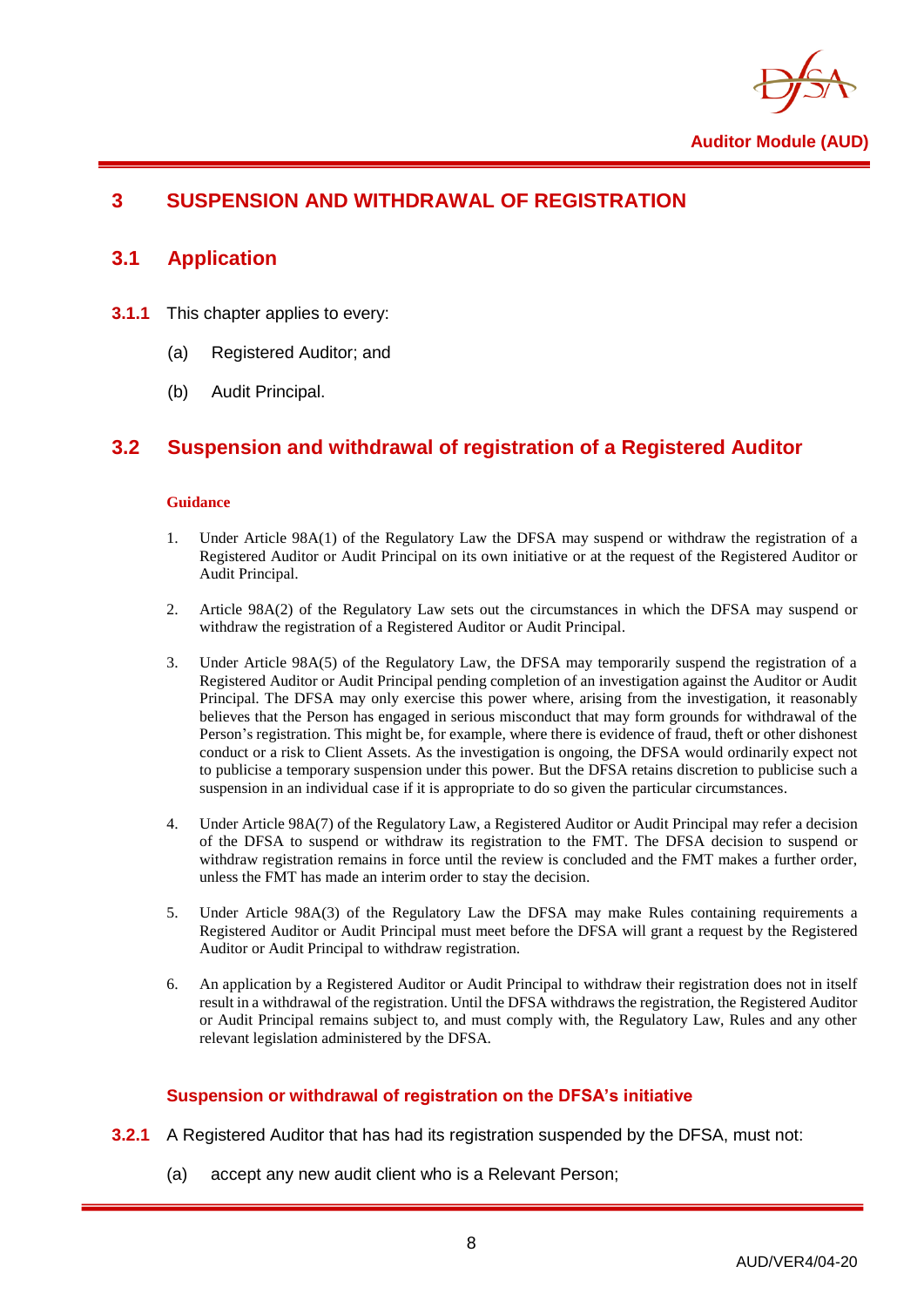

- (b) agree to being re-appointed by an existing audit client who is a Relevant Person; or
- (c) issue an audit report relating to a Relevant Person without the prior written consent of the DFSA.
- **3.2.2** If the DFSA suspends the registration of a Registered Auditor, it may impose such:
	- (a) conditions on the Registered Auditor as it sees fit during the period of the suspension; and
	- (b) requirements on the procedure for lifting the suspension as it considers appropriate.

**Requirements for withdrawal of registration at the request of the Registered Auditor**

- **3.2.3** (1) A request for withdrawal of registration by a Registered Auditor must be made by completing and submitting the appropriate form in AFN.
	- (2) Before granting a request for withdrawal the DFSA must first be satisfied that:
		- (a) the Registered Auditor has made appropriate arrangements with respect to its existing audit clients who are Relevant Persons; and
		- (b) any other matter which the DFSA would reasonably expect to be resolved has been resolved.
- **3.2.4** Once a Registered Auditor has filed a request to withdraw its registration, it must not accept any appointment or re-appointment as a Registered Auditor or issue any audit reports in relation to a Relevant Person without obtaining the prior written consent of the DFSA.

#### <span id="page-11-0"></span>**3.3 Suspension or withdrawal of an Audit Principal**

#### **Suspension or withdrawal of registration on the DFSA's initiative**

- **3.3.1** An Audit Principal that has had his registration suspended by the DFSA must not in respect of a Relevant Person:
	- (a) manage the conduct of any audit work undertaken by a Registered Auditor; or
	- (b) sign any audit report, or other report required by the DFSA, on behalf of the Registered Auditor.
- **3.3.2** If the DFSA suspends the registration of an Audit Principal, it may impose such:
	- (a) conditions on the Audit Principal and Registered Auditor as it sees fit during the period of the suspension; and
	- (b) requirements on the procedure for lifting the suspension as it considers appropriate.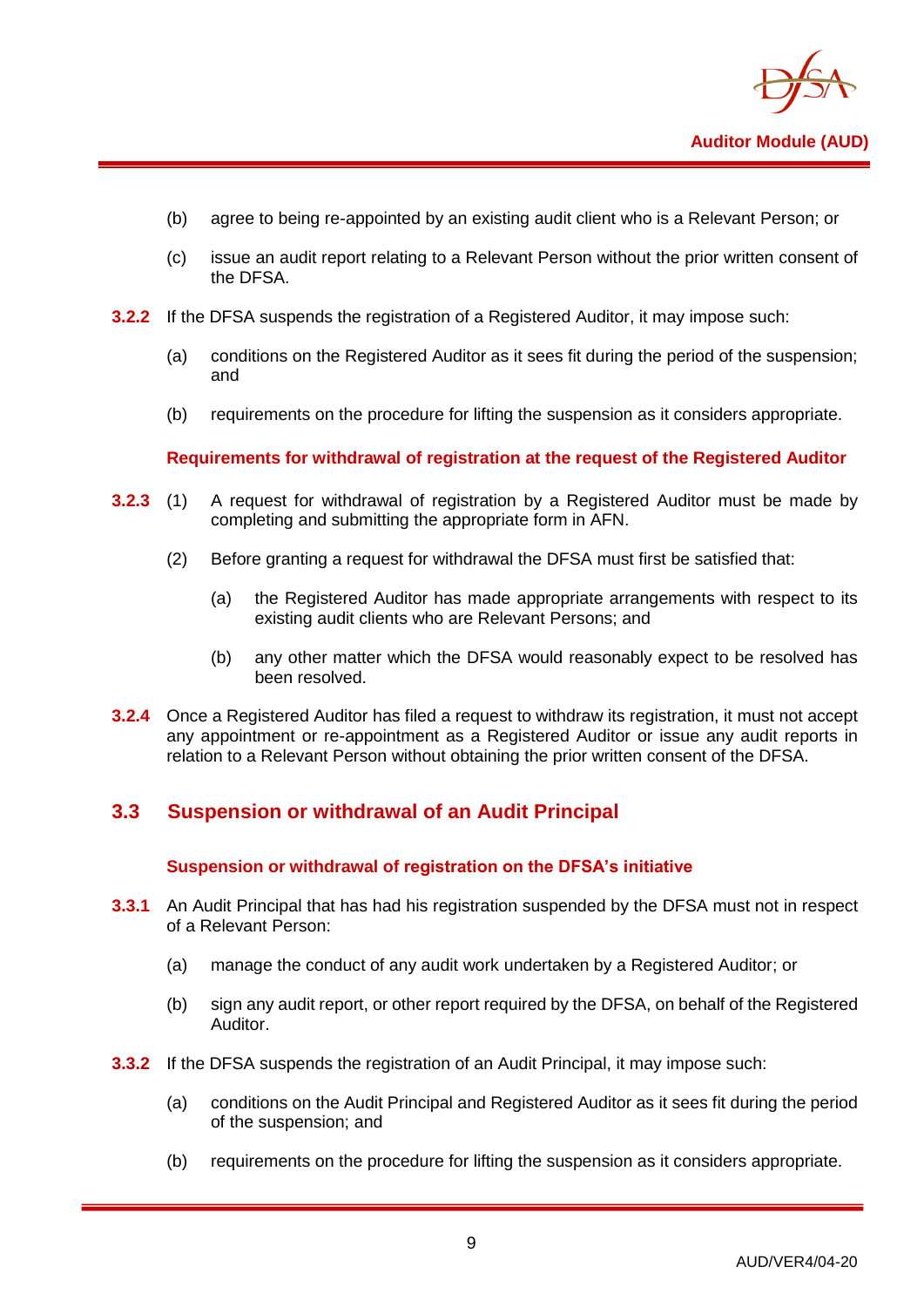

**Requirements for withdrawal of registration at the request of the Audit Principal or their Registered Auditor**

- **3.3.3** (1) A request for withdrawal of an Audit Principal's registration by the relevant Registered Auditor or Audit Principal must be made by completing and submitting the appropriate form in AFN.
	- (2) Before granting a request for withdrawal the DFSA must first be satisfied that:
		- (a) the Registered Auditor is able to continue to comply with Rule 2.3.2;
		- (b) the Registered Auditor has made appropriate arrangements with respect to its existing audit clients who are Relevant Persons; and
		- (c) any other matter which the DFSA would reasonably expect to be resolved has been resolved.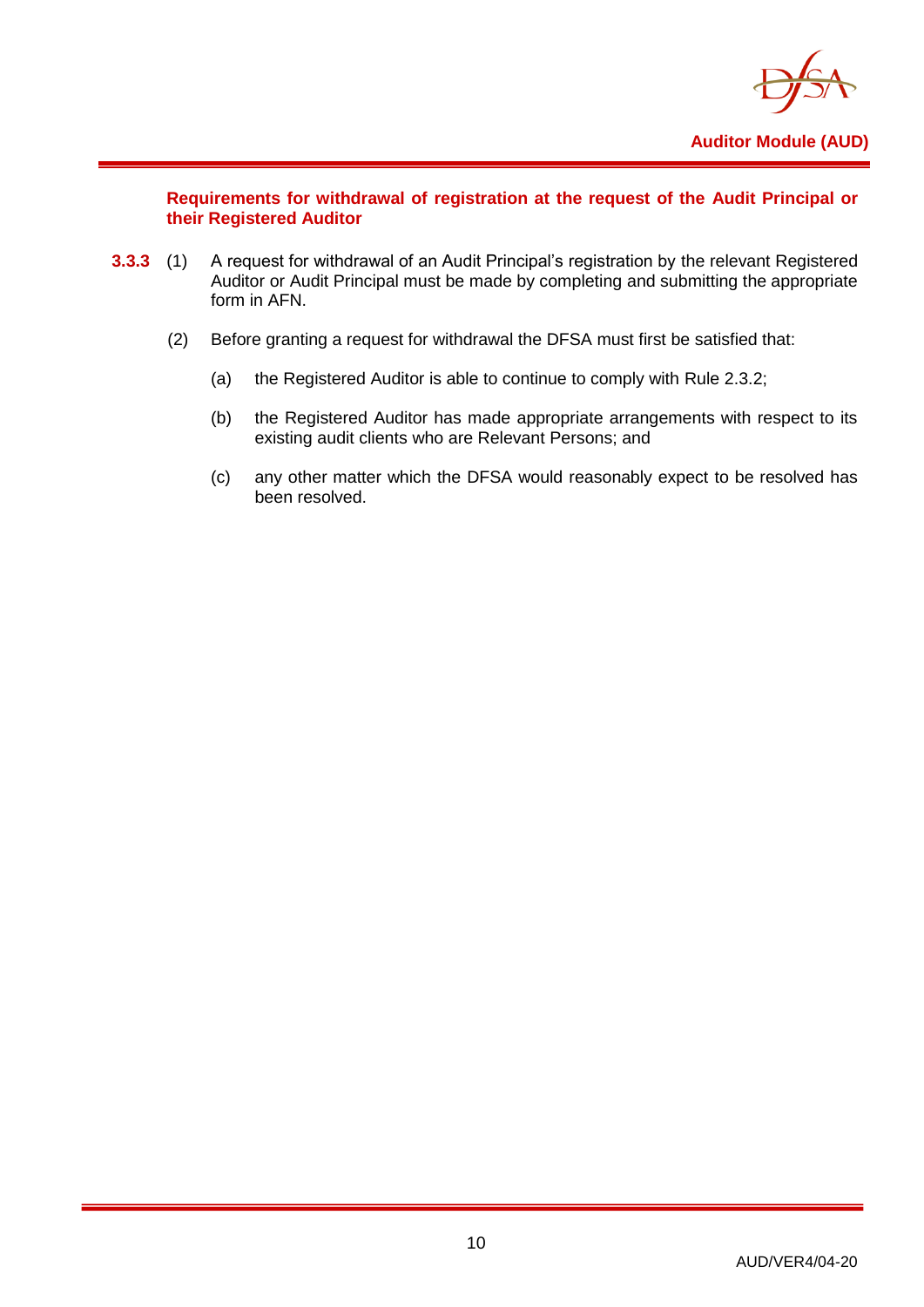

## <span id="page-13-1"></span><span id="page-13-0"></span>**4 GENERAL OBLIGATIONS**

## **4.1 Application**

<span id="page-13-2"></span>**4.1.1** This chapter applies to every Registered Auditor.

## **4.2 Employees' suitability and continuing professional development**

- **4.2.1** (1) A Registered Auditor must ensure that all Employees, including its Audit Principals, engaged in audit work for Relevant Persons:
	- (a) remain fit and proper to carry out their role; and
	- (b) undertake continuing professional development in accordance with the requirements of:
		- (i) the Recognised Professional Body of which the Employee is a member;
		- (ii) any applicable internal standards of the Registered Auditor; and
		- (iii) any direction given by the DFSA.
	- (2) A Registered Auditor must maintain records of continuing professional development undertaken by Employees, including its Audit Principals.

## <span id="page-13-3"></span>**4.3 Professional indemnity insurance**

- **4.3.1** (1) A Registered Auditor must at all times hold adequate and appropriate professional indemnity insurance which covers all types of civil liability arising in connection with the conduct of the Registered Auditor's business by Employees, including its Audit Principals.
	- (2) A Registered Auditor must arrange to hold appropriate run off cover that covers a period of 2 years after its registration as a Registered Auditor is withdrawn.
- **4.3.2** A Registered Auditor must, annually, provide to the DFSA information relating to the Registered Auditor's professional indemnity insurance policy, including the terms and duration of, and any claims made under, the policy.
- **4.3.3** A Registered Auditor must maintain proper records and all relevant information relating to:
	- (a) its professional indemnity insurance, including the terms of cover and its duration;
	- (b) how it established the adequacy and appropriateness of the cover for the purposes of Rule 4.3.1(1); and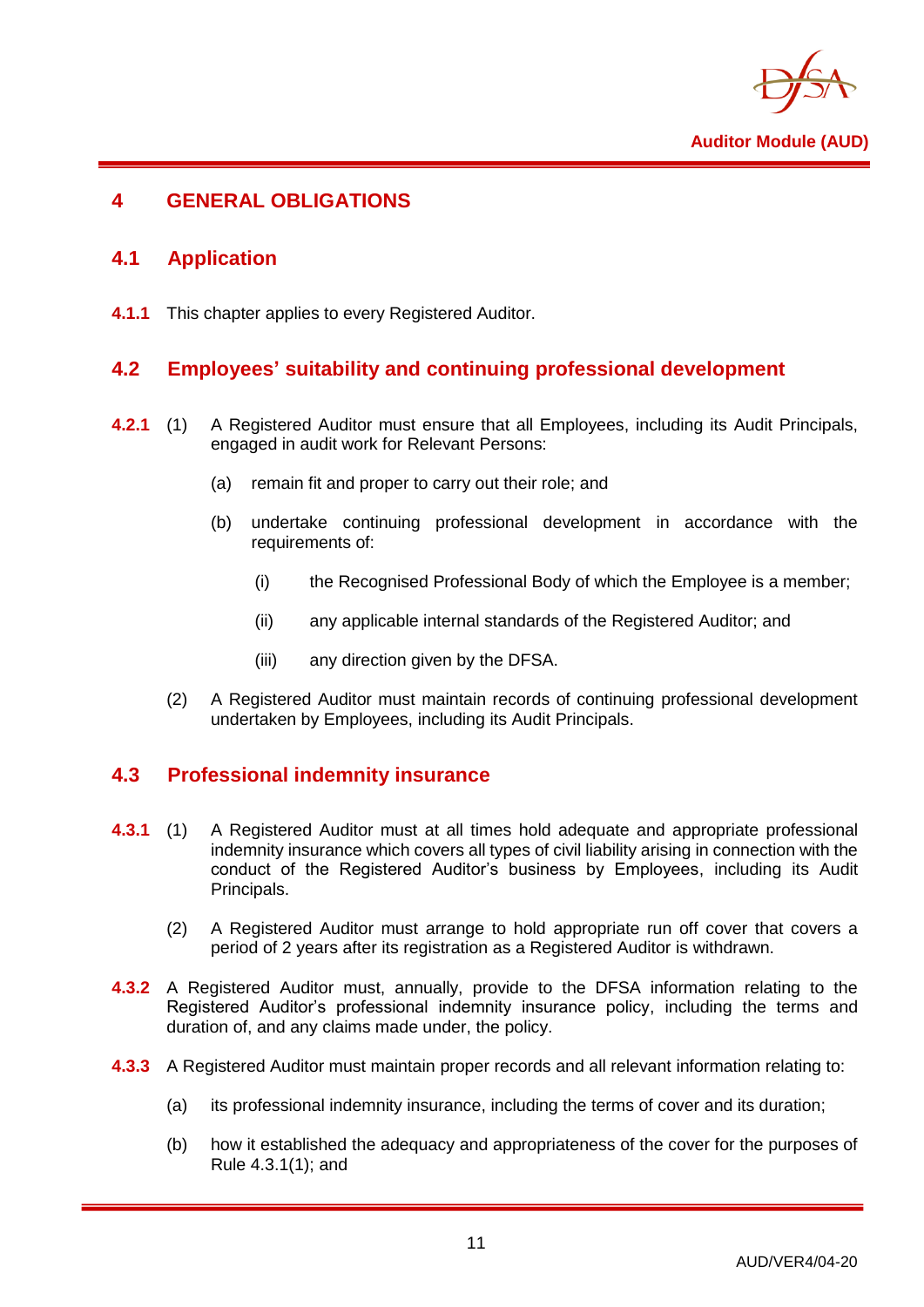

- (c) insurance claims made under its professional indemnity insurance policy.
- **4.3.4** A Registered Auditor must, upon a request by the DFSA, provide to the DFSA promptly the information referred to in Rule 4.3.3.

#### <span id="page-14-0"></span>**4.4 Working Papers**

- **4.4.1** A Registered Auditor must, subject to Rule 4.4.2, maintain sufficient Working Papers to:
	- (a) facilitate the proper performance of its functions and duties under these Rules; and
	- (b) be able to demonstrate to the DFSA that it properly performed its functions and duties under these Rules.
- **4.4.2** If a Registered Auditor:
	- (a) provides Audit Services to a Relevant Person which is part of a Group; and
	- (b) in providing those Audit Services, relies on Working Papers relating to the Group or to another member of the Group, including Working Papers prepared by another auditor,

it is not required to maintain a copy of the Working Papers referred to in (b) but must ensure that a copy of those Working Papers is readily accessible to it.

#### **Guidance**

A Registered Auditor should be aware that the requirement in Rule 4.4.2 extends to a Group or member of a Group, whether inside or outside the DIFC.

**4.4.3** A Registered Auditor must, upon request by the DFSA, provide to the DFSA promptly copies of Working Papers referred to in Rule 4.4.1 and Rule 4.4.2.

#### <span id="page-14-1"></span>**4.5 Records**

- **4.5.1** (1) A Registered Auditor must maintain the records referred to in this chapter for a period of at least 6 years. In the case of the Working Papers referred to in Rule 4.4.1 or 4.4.2, those records must be kept or be accessible (as the case may be) for a period of 6 years from the date of completion of each audit carried out.
	- (2) The records, however stored, must be capable of production in English on paper and within a reasonable period not exceeding 3 business days if requested by the DFSA.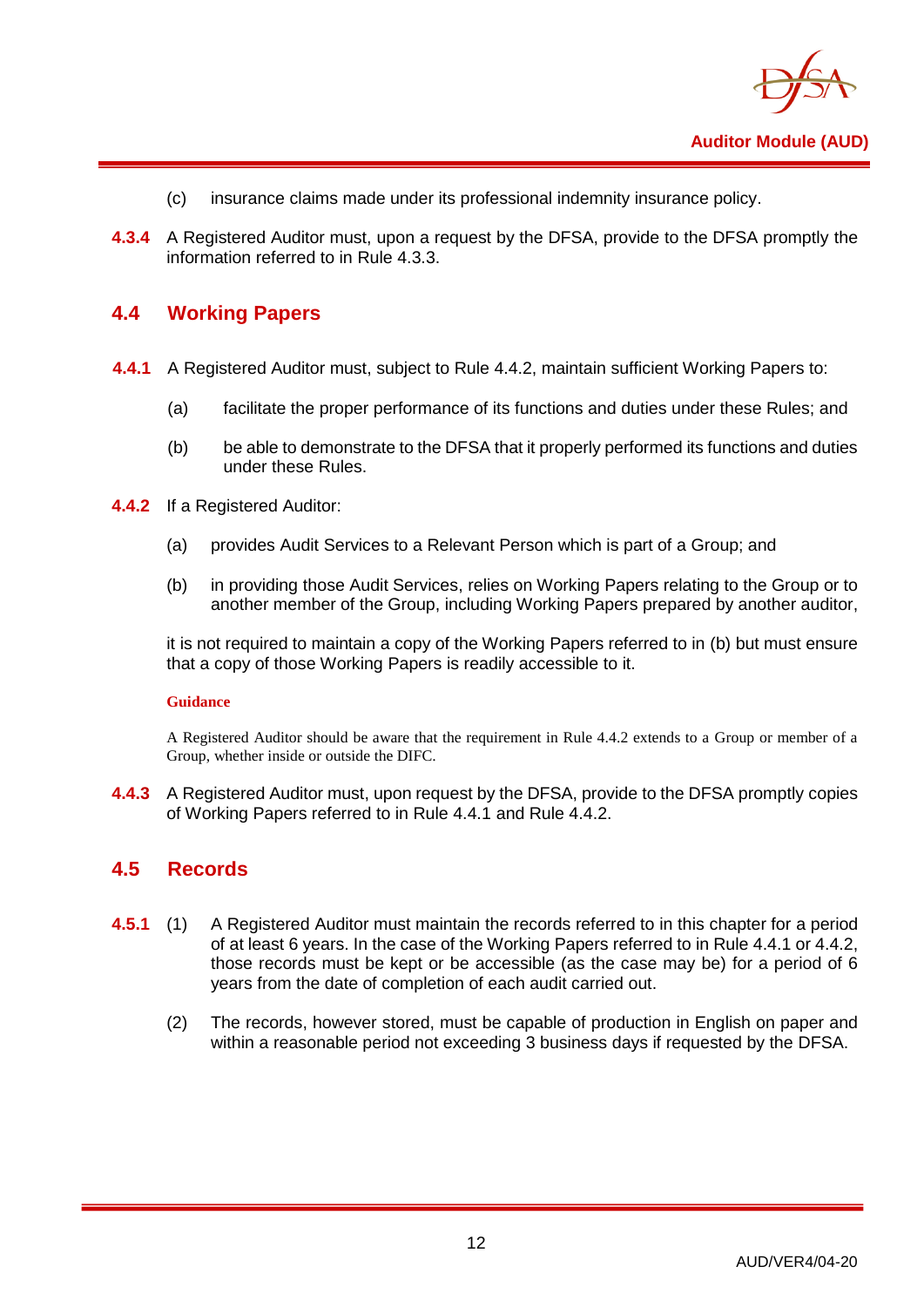

## <span id="page-15-0"></span>**4.6 Notification of changes and events**

#### **Guidance**

- 1. This section sets out Rules on specific events, changes or circumstances that require notification to the DFSA and outlines the process and requirements for notifications.
- 2. A Registered Auditor should be aware that it will breach Article 66 of the Regulatory Law if it provides information to the DFSA which is false, misleading or deceptive, or conceals information where the concealment of such information is likely to mislead or deceive the DFSA.

#### **Changes in core information**

- **4.6.1** A Registered Auditor must provide the DFSA with reasonable advance notice of any change in:
	- (a) the Registered Auditor's name;
	- (b) any business or trading name under which the Registered Auditor carries on its business;
	- (c) the legal nature of the Registered Auditor;
	- (d) the address of the Registered Auditor's principal place of business in the DIFC, where applicable;
	- (e) (in the case of a Branch) its registered office or head office address;
	- (f) the details of any other branches or offices of the Registered Auditor;
	- (g) the details of any affiliated offices, associations or networks; and
	- (h) its Audit Principals.

#### **Events having a regulatory impact**

- **4.6.2** A Registered Auditor must notify the DFSA immediately if it becomes aware, or has reasonable grounds to believe, that any of the following matters may have occurred or may be about to occur:
	- (a) the Registered Auditor fails to satisfy the fit and proper requirements in Rule 2.2.3 or its continuing obligations in section 2.3;
	- (b) any of its Audit Principals no longer meets the registration criteria in Rule 2.4.2;
	- (c) any of its Audit Principals fails to comply with his obligations under DFSA administered legislation;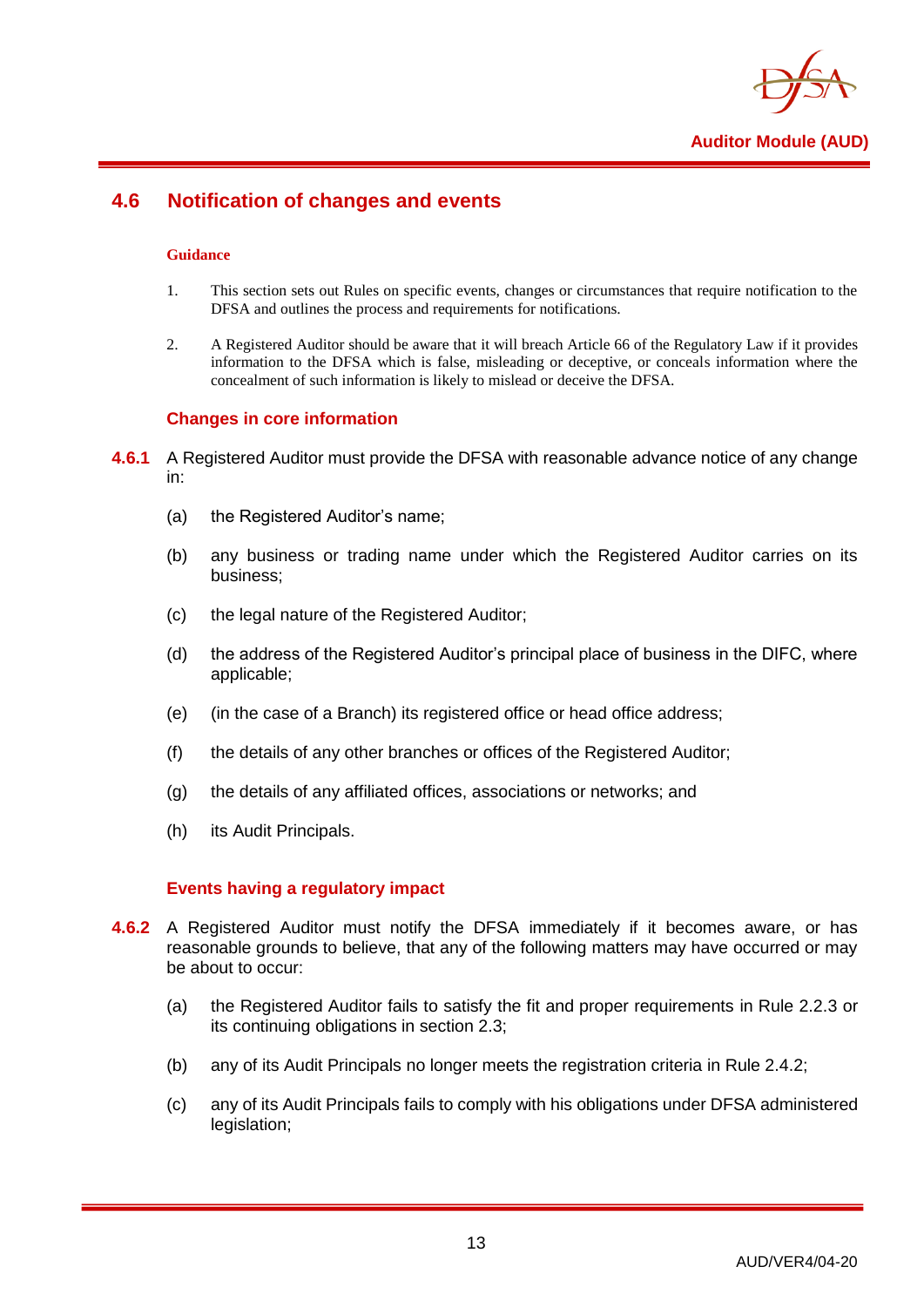

- (d) any claim is made against the Registered Auditor relating to the provision of Audit Services, including but not limited to, a claim lodged against the Registered Auditor's professional indemnity insurance policy;
- (e) the Registered Auditor or any of its Employees, including its Audit Principals, breaches a Rule;
- (f) the Registered Auditor or any of its Employees, including its Audit Principals, breaches any requirement imposed by any applicable law relating to the provision of Audit Services; or
- (g) there is a significant failure in the Registered Auditor's systems or controls.

#### **Action by other regulators**

- **4.6.3** A Registered Auditor must notify the DFSA immediately of:
	- (a) the grant or refusal of any application for, or revocation of, authorisation of the Registered Auditor to carry on audit services in any jurisdiction outside the DIFC;
	- (b) the Registered Auditor becoming aware that a government or other regulatory body (including a self-regulatory body) exercising powers and performing functions related to the regulation of auditors has started an investigation into the conduct of the Registered Auditor or of any of its Audit Principals;
	- (c) the appointment of inspectors, however named, by a governmental or other regulatory body (including a self-regulatory body) exercising powers and performing functions related to the regulation of auditors, to investigate the affairs of the Registered Auditor or any of its Audit Principals; or
	- (d) the imposition of disciplinary measures or sanctions on the Registered Auditor or any of its Audit Principals in relation to its conduct of audit work by a government or other regulatory body exercising powers and performing functions related to the regulation of auditors.

#### **Guidance**

The notification requirement in Rule 4.6.3 (b) extends to investigations relating to any Employee provided the conduct investigated relates to or impacts on the affairs of the Registered Auditor.

## <span id="page-16-0"></span>**4.7 Communication with the DFSA**

**4.7.1** A Registered Auditor must ensure that any communication with the DFSA is conducted in the English language.

#### **Guidance**

GEN section 6.10 sets out Rules about how information is to be provided to the DFSA.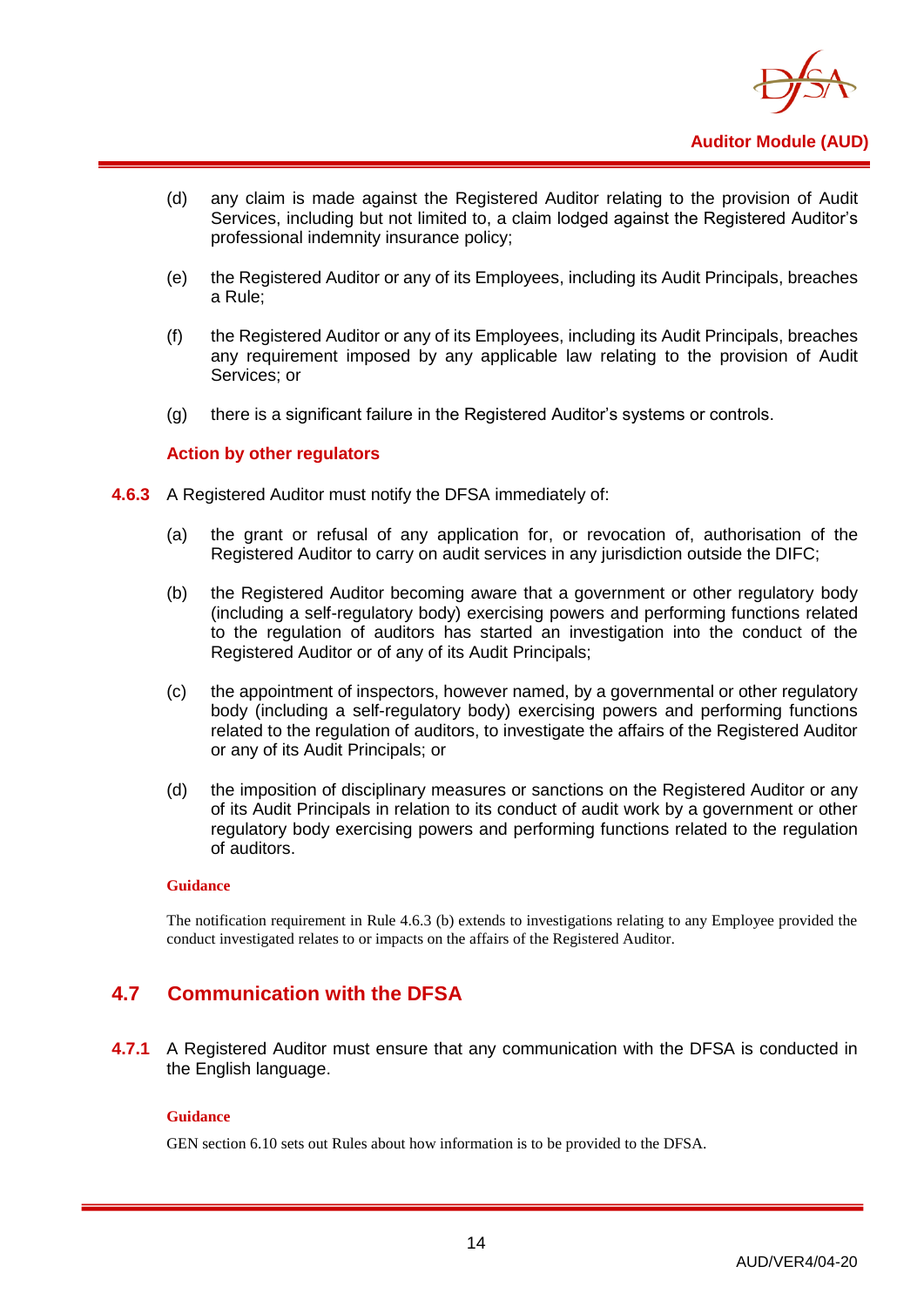

## <span id="page-17-0"></span>**4.8 Annual information return**

**4.8.1** A Registered Auditor must complete the Annual Information Return form in AFN for each calendar year and submit the form to the DFSA by 31 January of the following year.

## <span id="page-17-1"></span>**4.9 Anti-Money Laundering**

#### **Guidance**

A Registered Auditor should be aware of, and comply at all times with, its AML obligations which are contained in the AML module of the DFSA Rulebook.

## <span id="page-17-2"></span>**4.10 Disclosure of regulatory status**

- **4.10.1** A Registered Auditor must not:
	- (a) misrepresent its regulatory status with respect to the DFSA expressly or by implication; or
	- (b) use or reproduce the DFSA logo without express written permission from the DFSA and in accordance with any conditions for use imposed by the DFSA.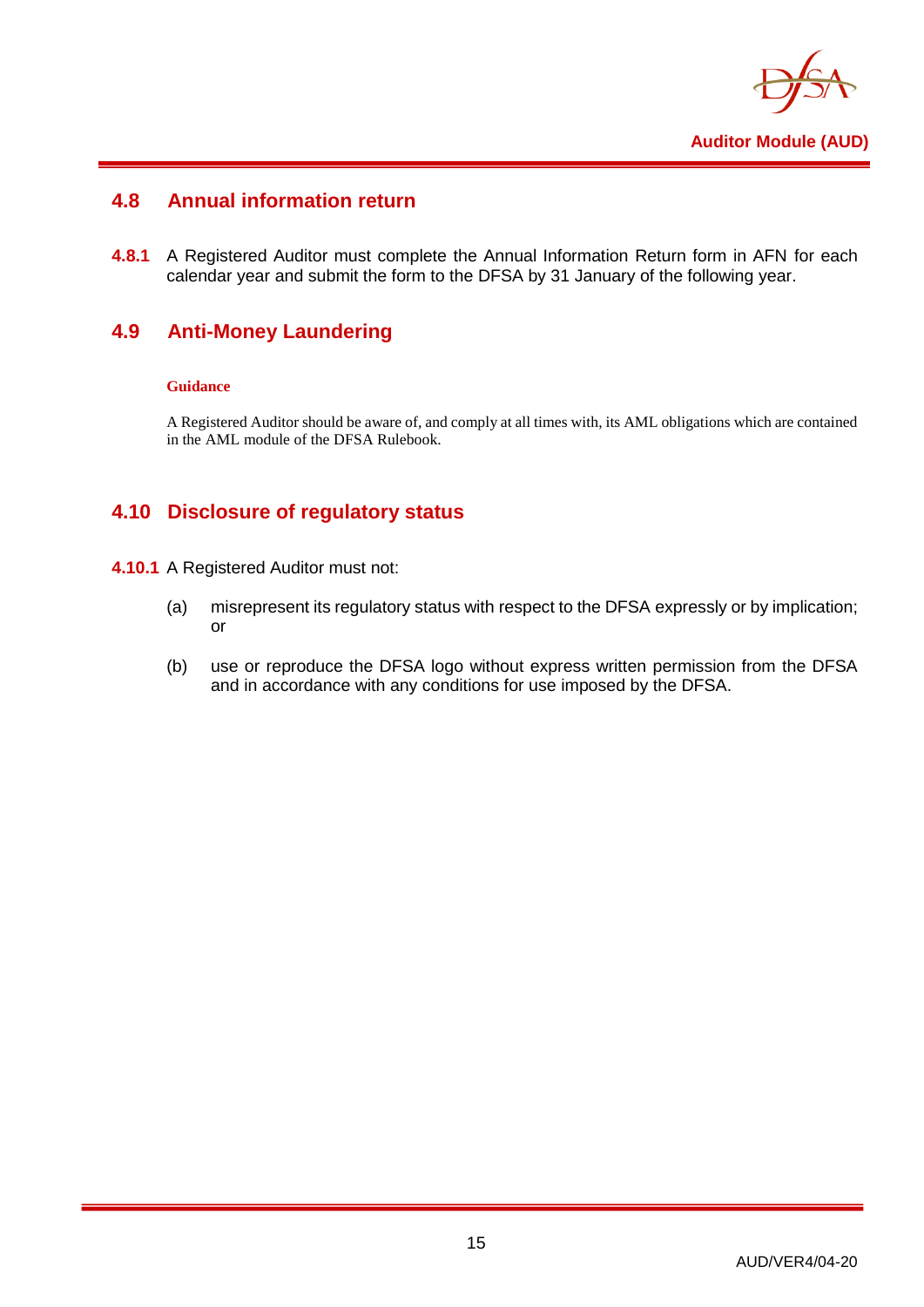

## <span id="page-18-0"></span>**PART 3 – APPOINTMENT AND RESIGNATION OF AUDITOR AND CONDUCT OF AUDITS**

## <span id="page-18-2"></span><span id="page-18-1"></span>**5 APPOINTMENT AND RESIGNATION OF AUDITOR**

## **5.1 Application**

<span id="page-18-3"></span>**5.1.1** This chapter applies to every Auditor.

## **5.2 Consent to appointment as an Auditor**

#### **Prescribed non-audit services**

- **5.2.1** The following services are prescribed non-audit services for the purposes of Article 99A(2)(c) of the Regulatory Law:
	- (a) the Compliance Officer function;
	- (b) the internal audit function; and
	- (c) the preparation of accounting records or financial statements.

#### **Guidance**

An Auditor is prohibited from acting as an Auditor for an Authorised Person, Public Listed Company or Domestic Fund if it is providing any of the services set out in Rule 5.2.1 to the Authorised Person, Public Listed Company or the Fund Manager, Trustee or member of a Governing Body of the Domestic Fund. This is because the provision of such non-audit services creates a risk of a fundamental conflict of interest that would potentially prevent the Auditor from carrying out Audit Services properly. However, Auditors should be aware that there may also be other types of non-audit services which can create a conflict of interest and that may need to be considered on a case by case basis under Article 99A(2)(a) and (b) of the Regulatory Law to determine whether such other non-audit services create a conflict of interest or lack of independence that affect its ability to provide Audit Services to the Authorised Person, Public Listed Company or Domestic Fund.

#### **Rotation of an Audit Principal of a Public Listed Company**

- **5.2.2** (1) A Registered Auditor must not consent to an appointment or continue to act as the Auditor of a Public Listed Company if the Audit Principal who has responsibility for the conduct of the audit of the Public Listed Company has acted as Audit Principal in relation to that Company for a period exceeding the maximum period permitted under the Code of Ethics for Professional Accountants and has not been rotated as required under that Code.
	- (2) The period referred to in (1) is prescribed for the purposes of Article 99A(2)(d) of the Regulatory Law.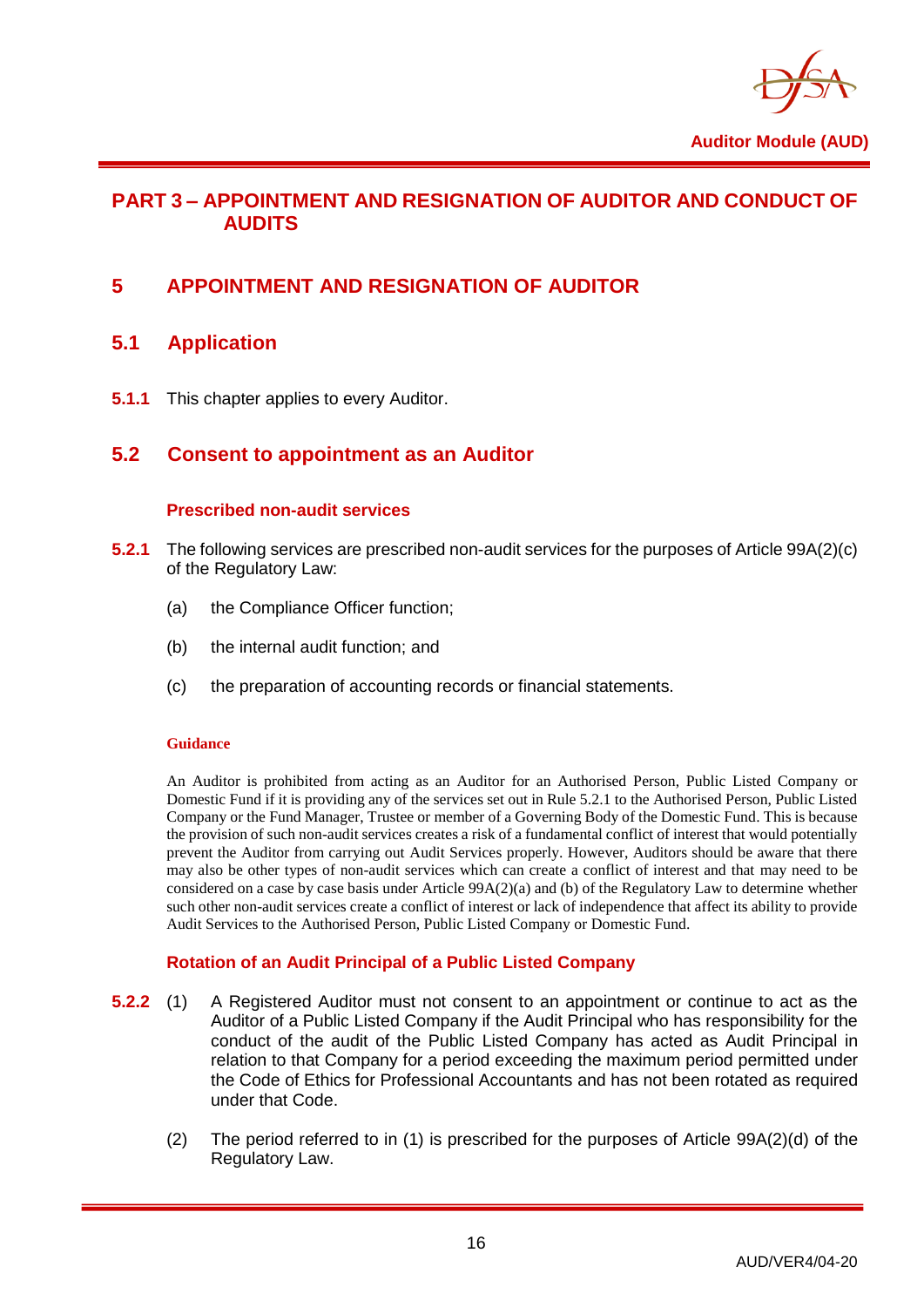

## <span id="page-19-0"></span>**5.3 Resignation of Auditor**

- **5.3.1** (1) An Auditor must notify the DFSA in writing if it resigns due to the failure by an Authorised Person, Public Listed Company or Domestic Fund to address significant concerns which have previously been raised by the Auditor with the senior management of that Person.
	- (2) The notification under (1) must include sufficient details of the Person concerned, the concerns raised and the failure by that Person to address the concerns.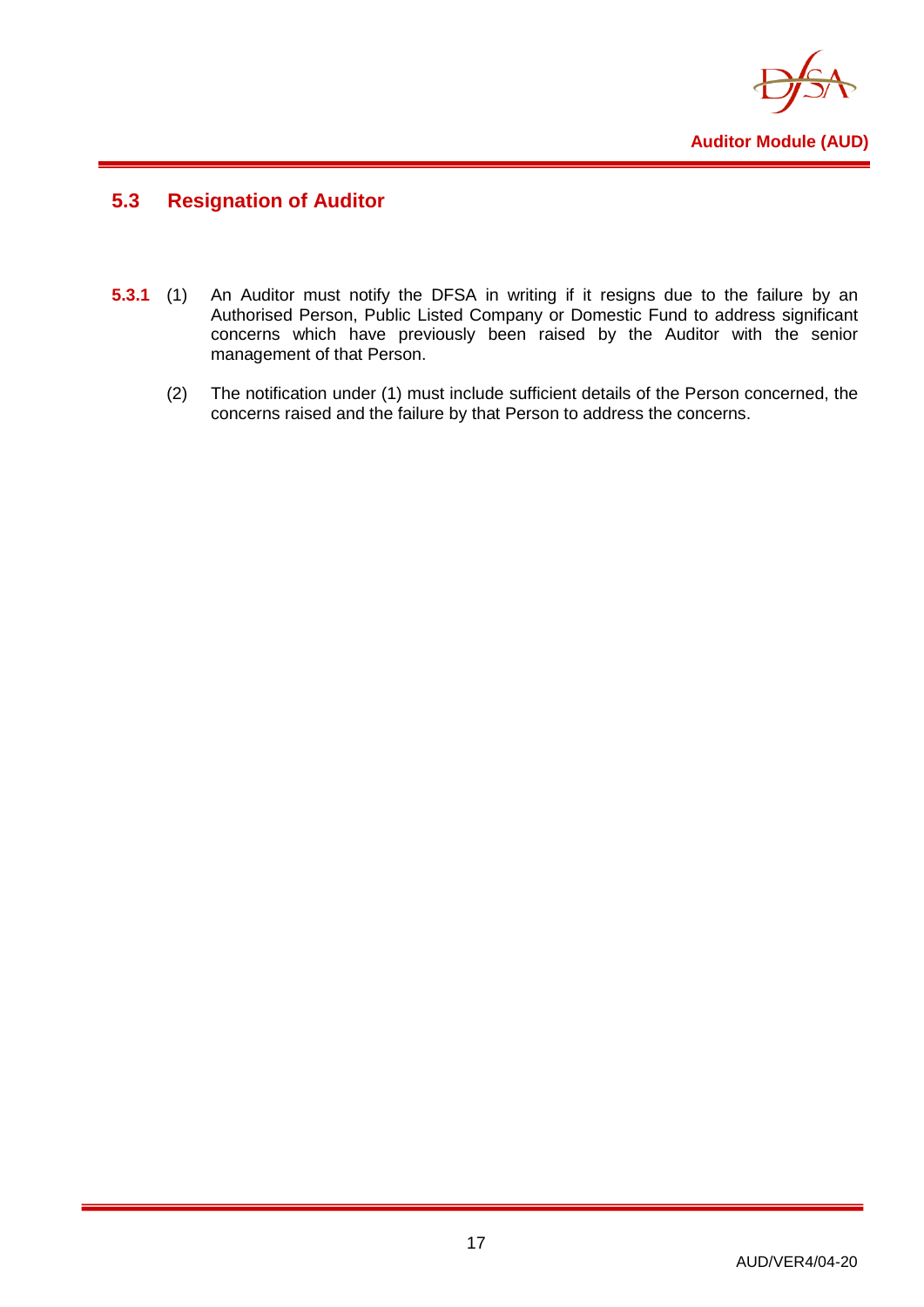

## <span id="page-20-1"></span><span id="page-20-0"></span>**6 CONDUCT OF AUDITS AND PREPARATION OF AUDIT REPORTS**

## **6.1 Application**

<span id="page-20-2"></span>**6.1.1** This chapter applies to every Auditor.

## **6.2 Conduct of audits and contents of audit reports**

**6.2.1** An Auditor must conduct an audit, and prepare the contents of any relevant audit report, referred to in Rules in accordance with the standards in the following table:

| <b>Type of Report</b>                                               | <b>Relevant Standards</b>                                                                                                          | <b>Report Contents</b> |
|---------------------------------------------------------------------|------------------------------------------------------------------------------------------------------------------------------------|------------------------|
| <b>Financial Statements</b><br>Auditor's Report                     | International Standards on Auditing                                                                                                | <b>ISA 700</b>         |
| <b>Regulatory Return</b><br>Auditor's Report for a<br>Domestic Firm | International<br><b>Standards</b><br>on<br>Assurance Engagement (ISAE) or<br>International Standards on Related<br>Services (ISRS) | A1.1.1                 |
| <b>Regulatory Return</b><br>Auditor's Report for a<br><b>Branch</b> |                                                                                                                                    | A1.1.2                 |
| Client Money Auditor's<br>Report                                    |                                                                                                                                    | A2.1.1                 |
| <b>Insurance Monies</b><br>Auditor's Report                         |                                                                                                                                    | A3.1.1                 |
| Safe Custody Auditor's<br>Report                                    |                                                                                                                                    | A4.1.1                 |
| <b>Fund Auditor's Report</b>                                        | In accordance with Chapter 9 of the<br>Collective Investment Rules module<br>of the DFSA Rulebook                                  | A5.1.1                 |
| <b>Public Listed Company</b><br>Auditor's Report                    | In accordance with Chapter 5 of the<br>MKT module of the DFSA Rulebook                                                             | A6.1.1                 |

- **6.2.2** (1) An Auditor must ensure that every audit report produced by it includes the name of:
	- (a) the Audit Principal, if it is a Registered Auditor; or
	- (b) the relevant individual responsible for managing the audit work relating to the relevant audit report, if it is not a Registered Auditor.
	- (2) An individual referred to in (1)(a) or (b) is not by reason of being named in an audit report in accordance with (1), subject to any civil liability to which he would not otherwise be subject.

## <span id="page-20-3"></span>**APP1 REGULATORY RETURNS AUDITORS REPORT**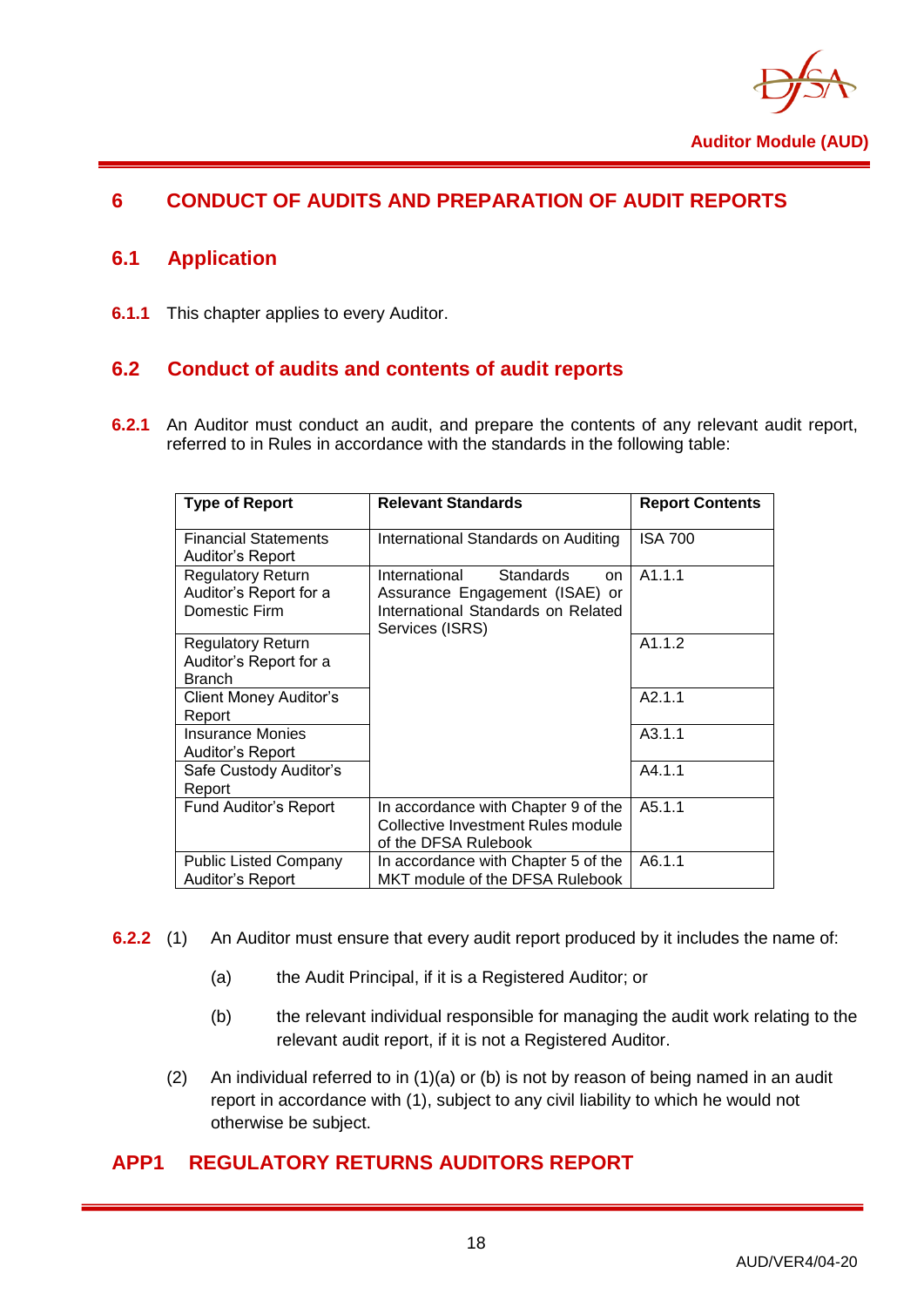

- **A1.1.1** In producing a Regulatory Returns Auditor's Report for a Domestic Firm, an Auditor must state whether:
	- (a) it has received all the necessary information and explanations for the purposes of preparing the report to the DFSA;
	- (b) the Authorised Person's regulatory returns, specified in PIB, PIN or AMI, to the DFSA have been properly reconciled with the appropriate audited financial statements;
	- (c) the Authorised Person's regulatory returns, specified in PIB, PIN or AMI, submitted to the DFSA on a quarterly basis have been properly reconciled with the appropriate annual returns;
	- (d) the Authorised Person's financial resources as at its financial year end have been properly calculated in accordance with the applicable Rules in PIB, PIN or AMI (as the case may be) and are sufficient to meet the relevant requirements;
	- (e) (in the case of an Authorised Firm other than an Insurer) the Capital Resources have been calculated in accordance with the applicable Rules in PIB;
	- (f) (in the case of an Authorised Firm other than an Insurer) the Capital Resources maintained exceed the Capital Requirement in accordance with the applicable Rules in PIB;
	- (g) (in the case of an Authorised Firm) the regulatory returns specified in PIB or PIN have been properly prepared by the Authorised Firm in accordance with the applicable rules in PIB or PIN;
	- (h) (in the case of an Authorised Firm) the Authorised Firm has kept proper Accounting Records in accordance with the applicable Rules in PIB or PIN;
	- (i) (in the case of an Authorised Firm which is subject to Expenditure Based Capital Minimum) the Expenditure Based Capital Minimum has been calculated in accordance with the applicable Rules in PIB; and
	- (j) (in the case of an Authorised Firm in Category 3B, 3C or 4, and which is subject to Expenditure Based Capital Minimum) the Capital Requirement maintained exceeds its Expenditure Based Capital Minimum and has been maintained in the form of liquid assets in accordance with the applicable Rules in PIB.
- **A1.1.2** In producing a Regulatory Returns Auditor's Report for a Branch, an Auditor must state whether;
	- (a) the Authorised Person's regulatory returns have been properly reconciled with the Branch's financial statements; and
	- (b) in the case of an Authorised Firm;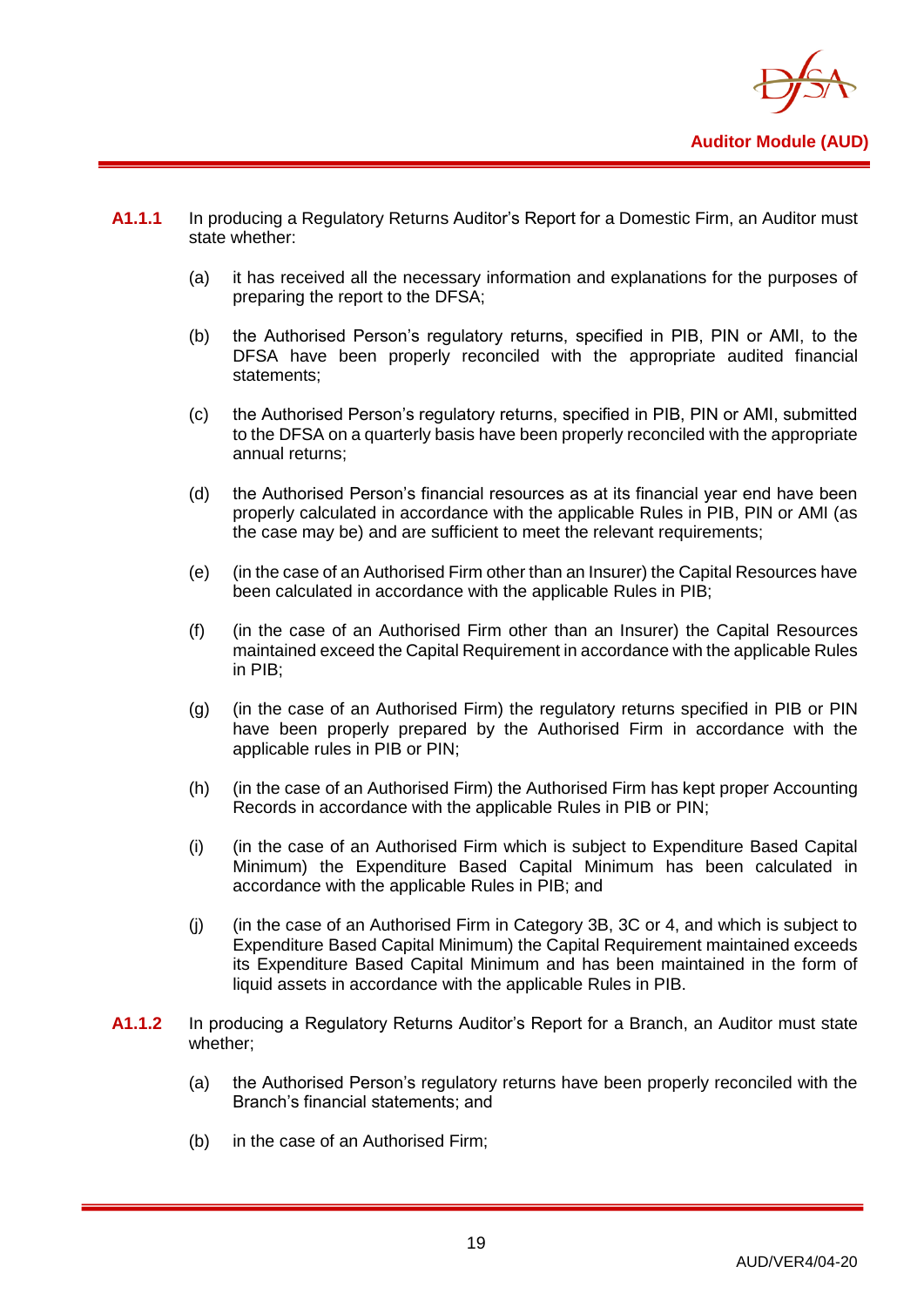

- (i) the regulatory returns specified in PIN or PIB have been properly prepared by the Authorised Firm in accordance with the applicable rules in PIB or PIN; and
- (ii) the Authorised Firm has kept proper Accounting Records in accordance with the applicable Rules in PIB or PIN.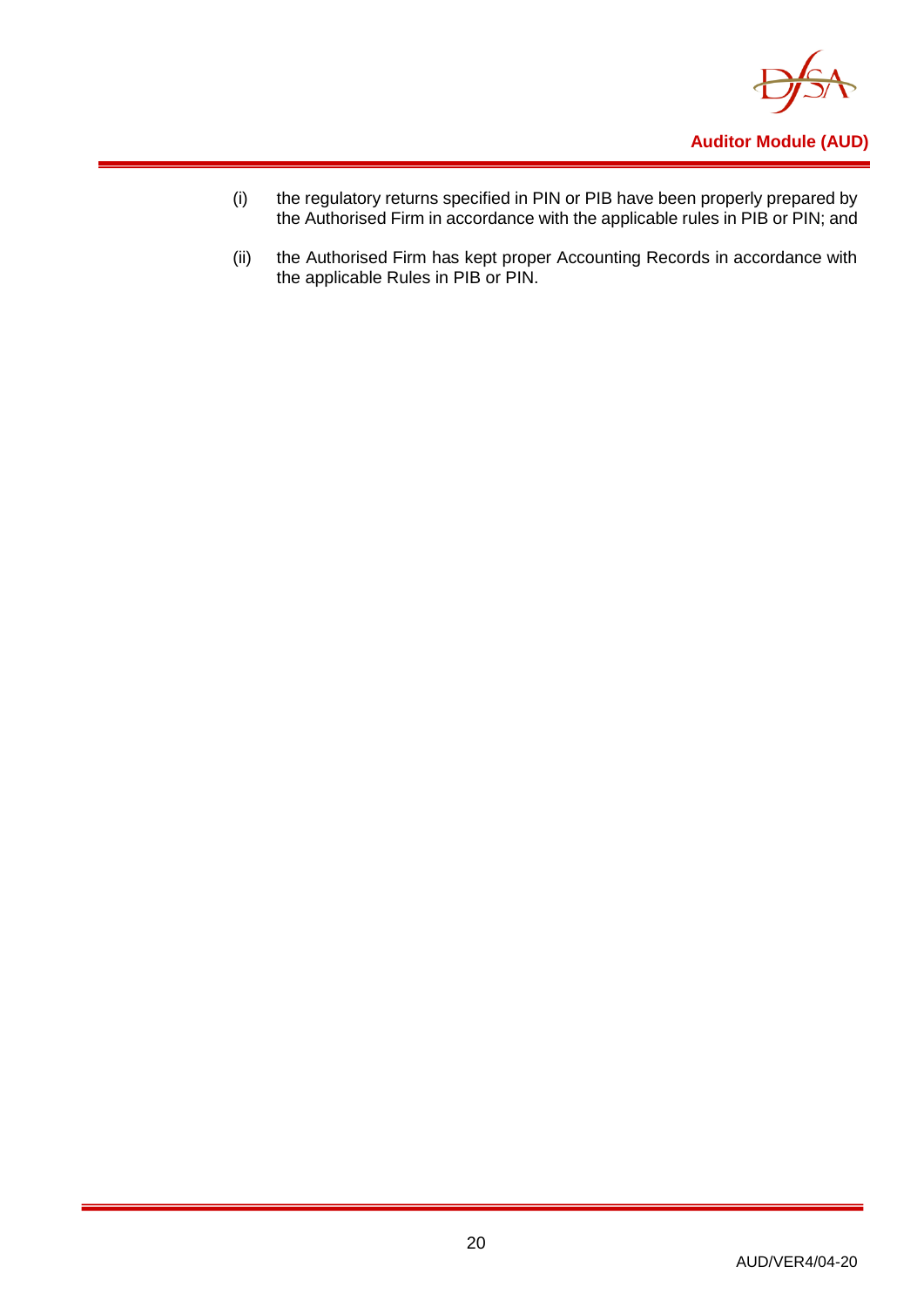

## <span id="page-23-0"></span>**APP2 CLIENT MONEY AUDITOR'S REPORT**

- **A2.1.1** In producing a Client Money Auditor's Report, an Auditor must state as at the date on which the Authorised Firm's audited statement of financial position was prepared:
	- (a) the amount of Client Money an Authorised Firm was holding and controlling in accordance with COB chapter 6 and with the Client Money Provisions; and
	- (b) whether:
		- (i) the Authorised Firm has maintained throughout the year systems and controls to enable it to comply with the relevant provisions of COB chapter 6 and, if applicable, COB App5;
		- (ii) the Authorised Firm's controls are such as to ensure that Client Money is identifiable and secure at all times;
		- (iii) any of the requirements in COB chapter 6 and the Client Money Provisions have not been met;
		- (iv) if applicable, Client Money belonging to Segregated Clients has been segregated in accordance with the Client Money Provisions;
		- (v) if applicable, the Authorised Firm was holding and controlling the appropriate amount of Client Money in accordance with COB chapter 6 and with the Client Money Provisions as at the date on which the Authorised Firm's audited statement of financial position was prepared;
		- (vi) the Auditor has received all necessary information and explanations for the purposes of preparing the report to the DFSA; and
		- (vii) if applicable, there have been any material discrepancies in the reconciliation of Client Money.

#### **Guidance**

Where an Authorised Firm does not hold or control any Client Money as at the date on which the Authorised Firm's audited statement of financial position was prepared, the DFSA expects that a nil balance be stated to comply with Rule A2.1.1 (a) in this Appendix.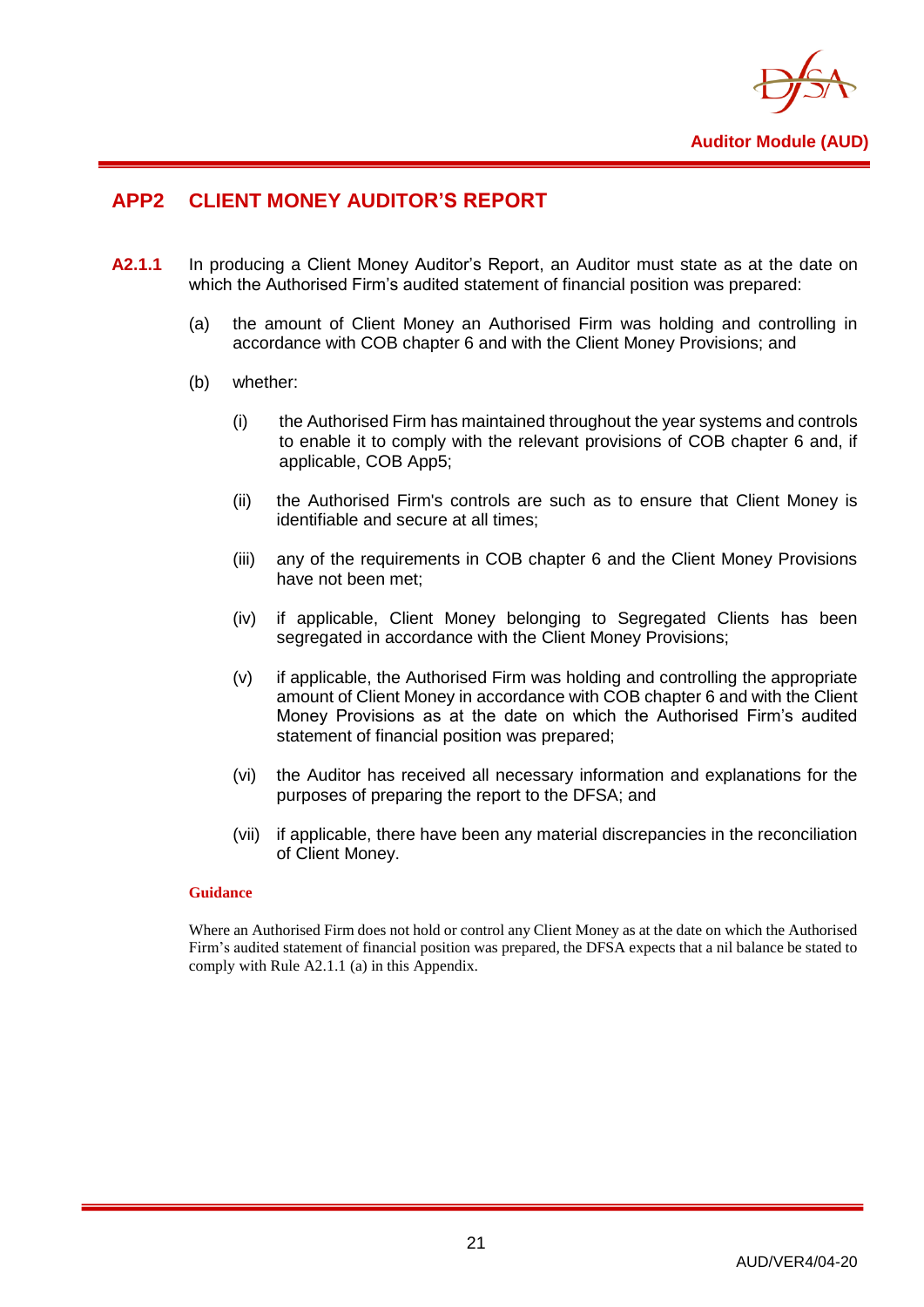

## <span id="page-24-0"></span>**APP3 INSURANCE MONIES AUDITOR'S REPORT**

- **A3.1.1** In producing an Insurance Monies Auditor's Report, an Auditor must state as at the date on which the Authorised Firm's audited statement of financial position was prepared:
	- (a) the amount of Insurance Monies an Authorised Firm was holding and controlling in accordance with COB section 7.12; and
	- (b) whether:
		- (i) the Authorised Firm has maintained throughout the year systems and controls to enable it to comply with the relevant provisions of COB section 7.12;
		- (ii) the Authorised Firm's controls are such as to ensure that Insurance Monies are identifiable and secure at all times;
		- (iii) any of the requirements in COB section 7.12 have not been met;
		- (iv) if applicable, the Authorised Firm was holding and controlling an appropriate amount of Insurance Monies in accordance with COB section 7.12 as at the date on which the Authorised Firm's audited statement of financial position was prepared;
		- (v) the Auditor has received all necessary information and explanations for the purposes of preparing the report to the DFSA; and
		- (vi) if applicable, there have been any material discrepancies in the reconciliation of Insurance Monies.

#### **Guidance**

Where an Authorised Firm does not hold or control any Insurance Monies as at the date on which the Authorised Firm's audited statement of financial position was prepared, the DFSA expects that a nil balance be stated to comply with Rule A3.1.1 (a) in this Appendix.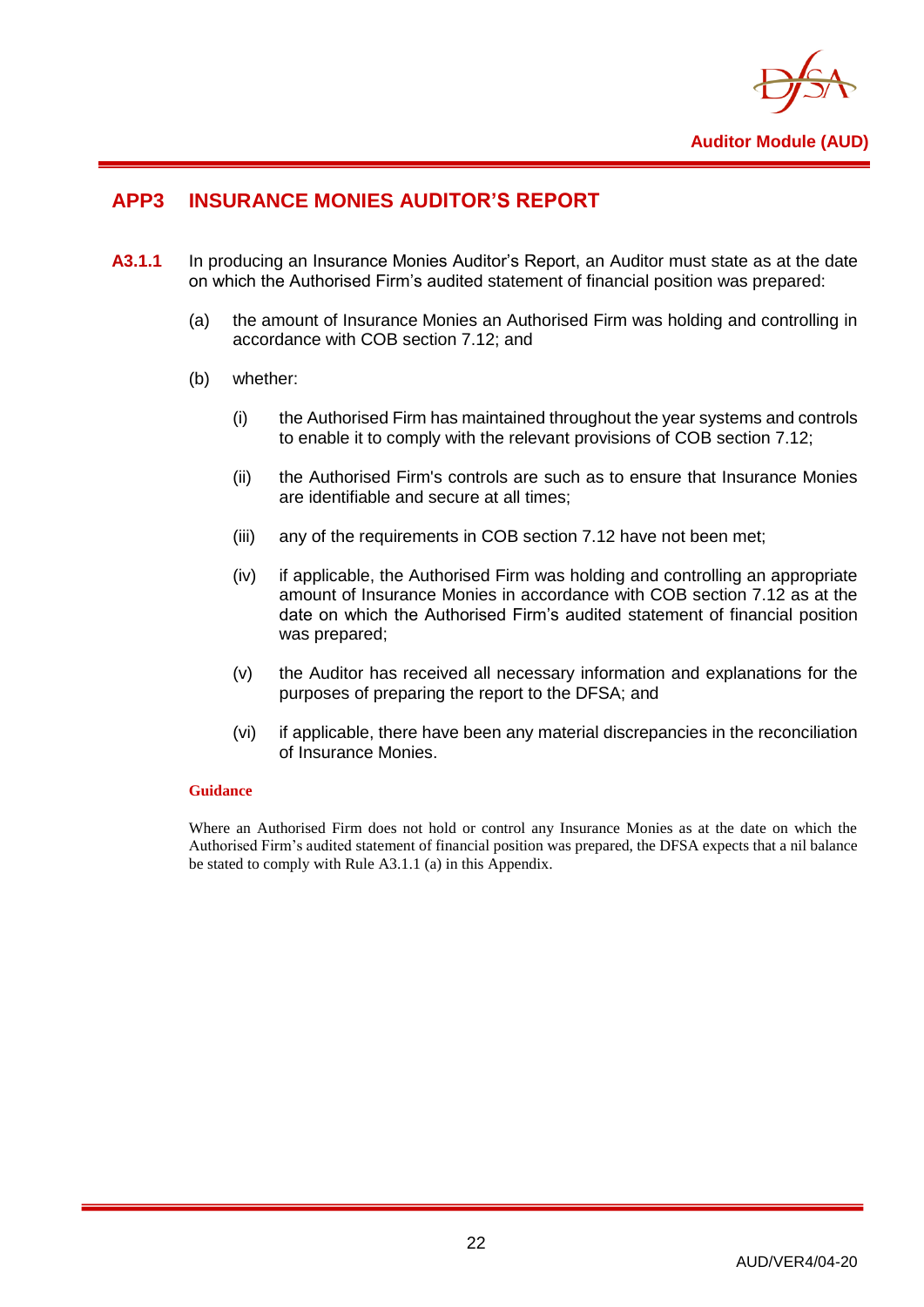

## <span id="page-25-0"></span>**APP4 SAFE CUSTODY AUDITOR'S REPORT**

- **A4.1.1** In producing a Safe Custody Auditor's Report, an Auditor must state as at the date on which the Authorised Firm's audited statement of financial position was prepared:
	- (a) the extent to which the Authorised Firm was holding and controlling Client Investments or Providing Custody; and
	- (b) whether:
		- (i) the Authorised Firm has, throughout the year, maintained systems and controls to enable it to comply with the Safe Custody Provisions in COB App6;
		- (ii) the Safe Custody Investments are registered, recorded or held in accordance with the Safe Custody Provisions;
		- (iii) there have been any material discrepancies in the reconciliation of Safe Custody Investments;
		- (iv) the Auditor has received all necessary information and explanations for the purposes of preparing this report to the DFSA; and
		- (v) any of the requirements of the Safe Custody Provisions have not been met.

#### **Guidance**

- 1. Where an Authorised Firm does not hold or control any Client Investments, Arrange Custody or Provide Custody as at the date on which the Authorised Firm's audited statement of financial position was prepared, the DFSA expects that such fact be stated to comply with Rule A4.1.1 (a) in this Appendix.
- 2. In producing a Safe Custody Auditor's Report an Auditor will need to consider which parts of COB App 6 are relevant to the Authorised Firm and only include an opinion to the extent relevant to the Authorised Firm's activity.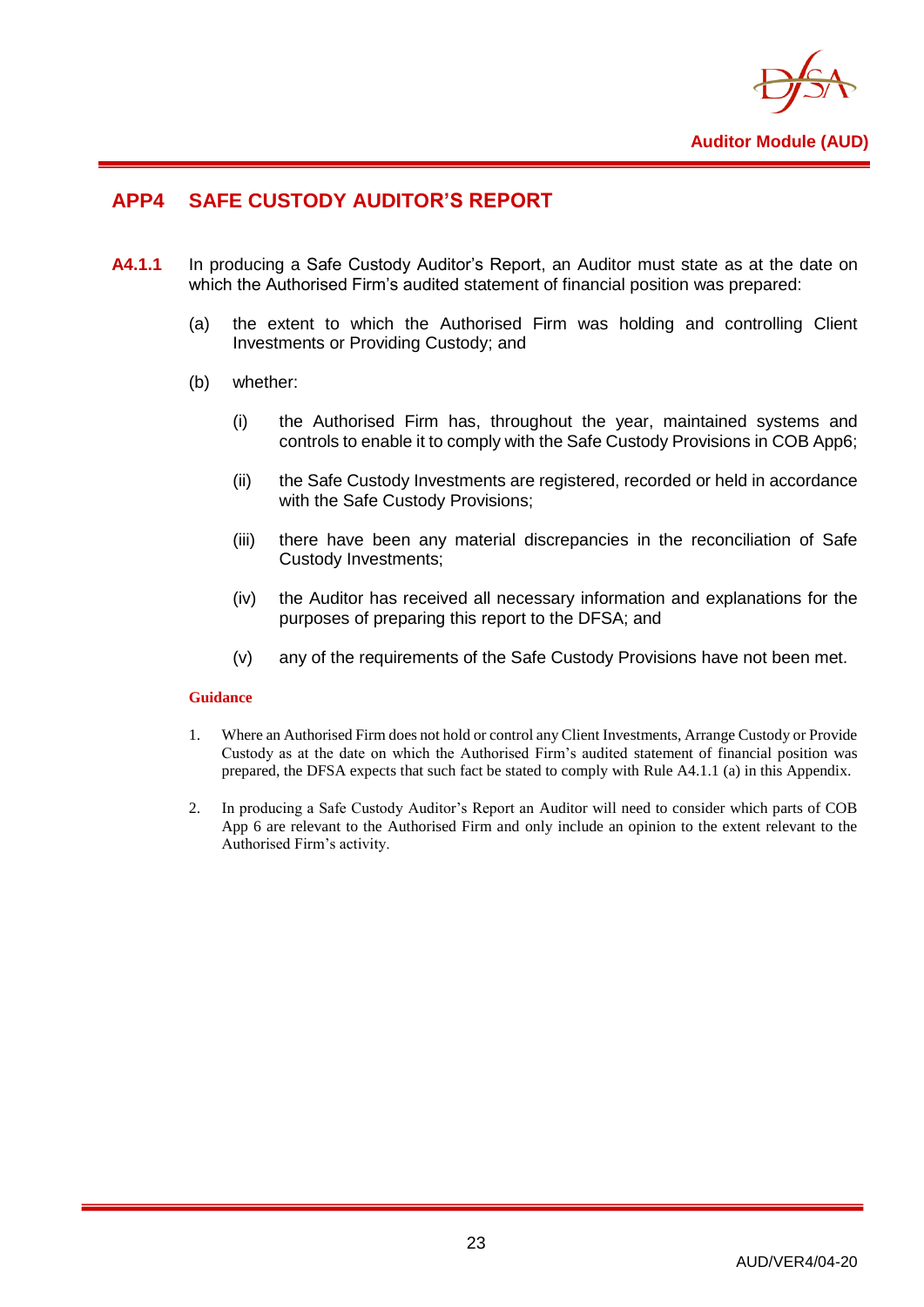

## <span id="page-26-0"></span>**APP5 FUND AUDITOR'S REPORT**

- **A5.1.1** In producing a Fund Auditor's Report, an Auditor must state:
	- (a) whether the financial statements have been properly prepared in accordance with the financial reporting standards adopted by the Fund in accordance with the Collective Investment Rules in the Rulebook and the Constitution;
	- (b) whether the financial statements give a true and fair view of the financial position of the Fund, including the net income and the net gains or losses of the Fund Property, or, as the case may be, the Fund Property attributable to the Sub-Fund for the annual accounting period in question and the financial position of the Fund or Sub-Fund as at the end of the annual accounting period;
	- (c) whether proper accounting records for the Fund, or as the case may be, Sub-Fund have not been kept, or that the financial statements are not in agreement with the accounting records and returns, or that the financial statements do not comply with the applicable financial reporting standards;
	- (d) whether it has been given all the information and explanations which, to the best of its knowledge and belief, are necessary for the purposes of its audit;
	- (e) whether the information given in the report of the directors or in the report of the Fund Manager for that period is consistent with the financial statements; and
	- (f) any other matter or opinion required by the Regulatory Law or the Rules.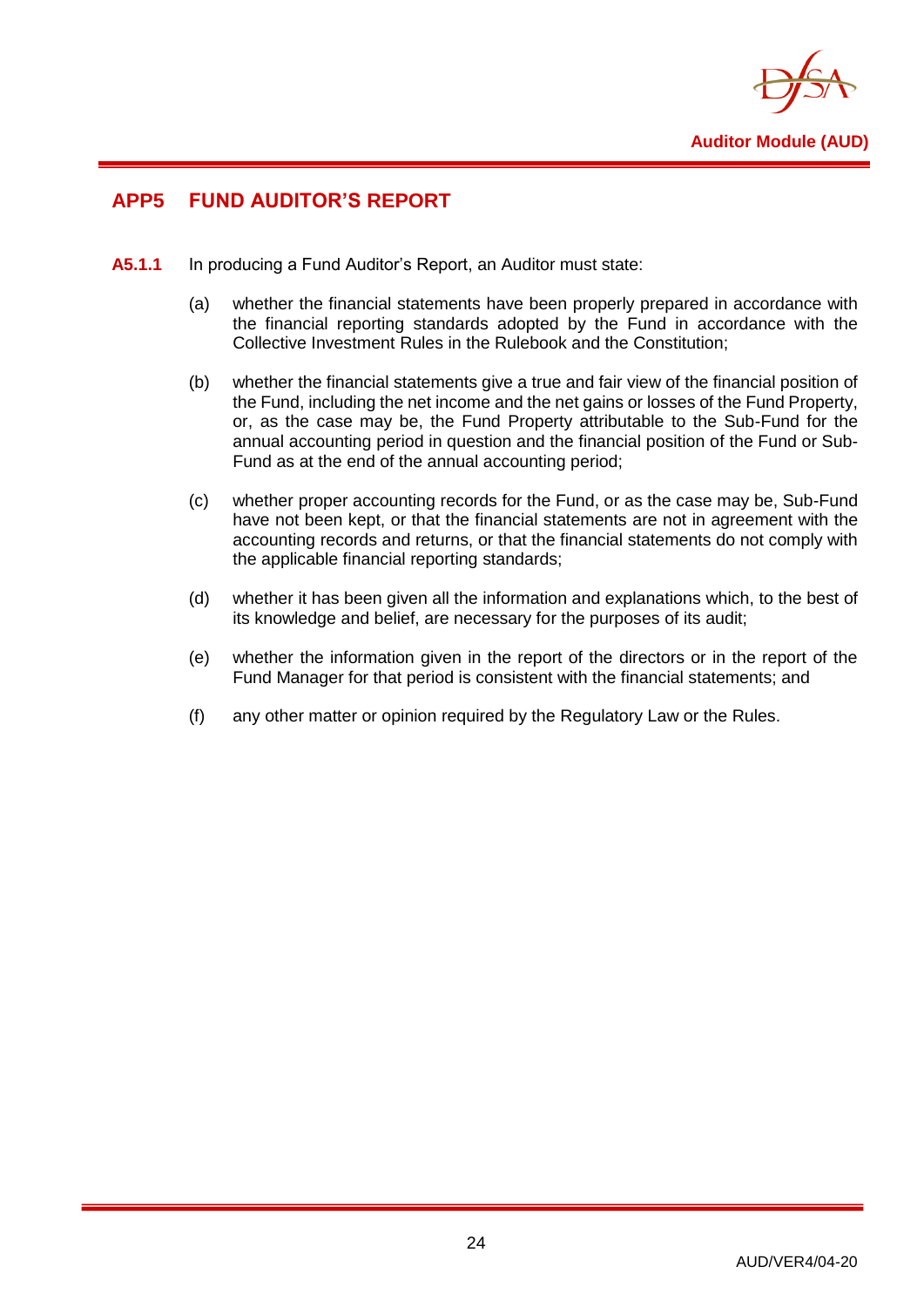

## <span id="page-27-0"></span>**APP6 PUBLIC LISTED COMPANY AUDITOR'S REPORT**

**A6.1.1** In producing a Public Listed Company Auditor's Report, an Auditor must state whether the financial statements have been properly prepared in accordance with the Rules in MKT.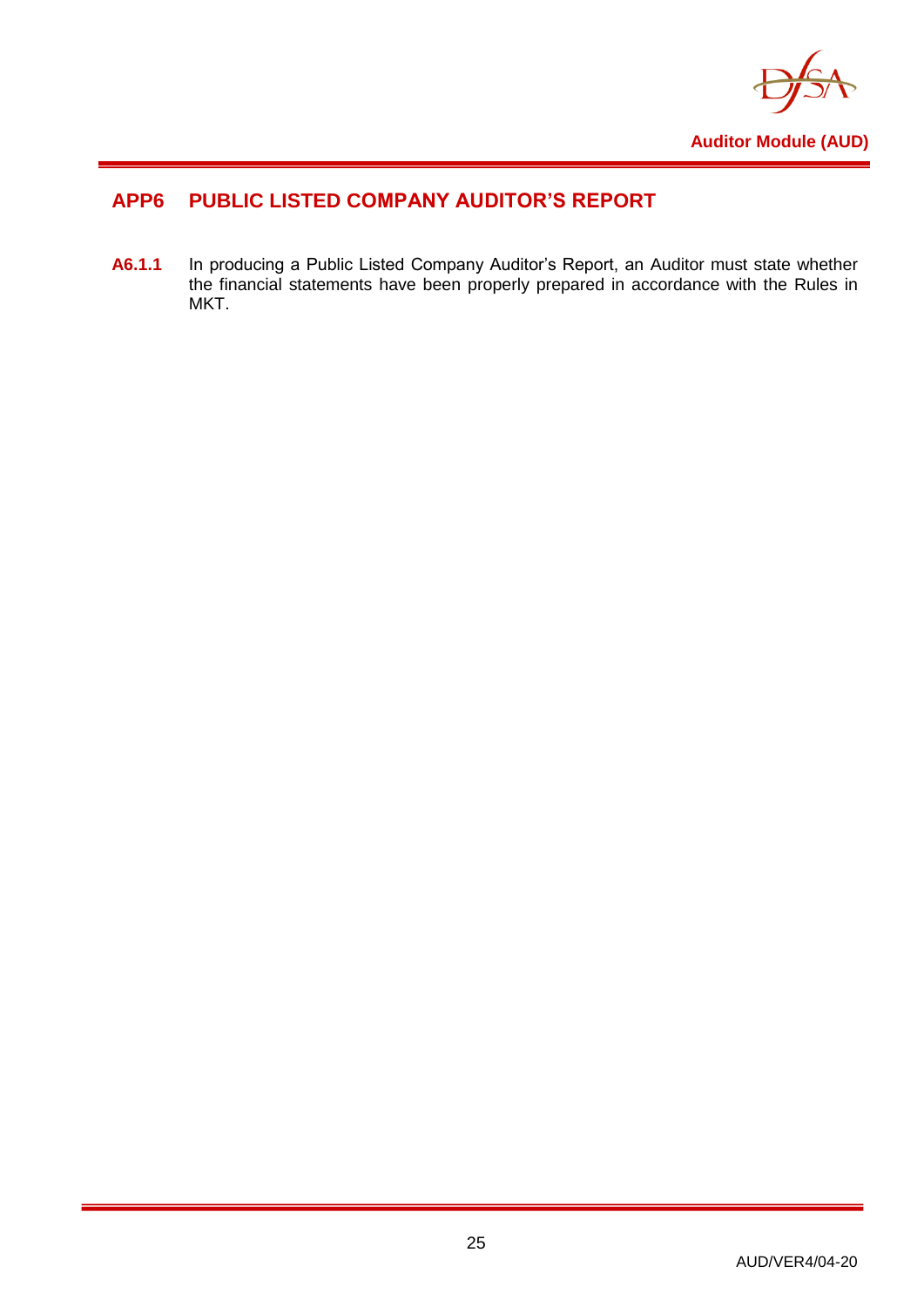

## <span id="page-28-0"></span>**APP7 MONEY SERVICES AUDITOR'S REPORT**

- **A7.1.1** In producing a Money Services Auditor's Report, an Auditor must state as at the date on which the Authorised Firm's audited statement of financial position was prepared:
	- (a) the nature of the Money Services, Account Information Services or Payment Initiation Services carried on by the firm during the previous 12 months;
	- (b) the amount of Client Money the firm was holding or controlling in connection with Money Services activities;
	- (c) accounting information relevant to each Money Services activity carried on by the firm, including:
		- (i) the amount of Stored Value on issue as at the relevant date;
		- (ii) the amount of Stored Value redeemed during the previous 12 months;
		- (iii) the amount of new Stored Value issued in the previous 12 months; and
		- (iv) information about Payment Transaction volumes processed during the previous 12 months;
	- (d) an opinion on whether the firm is contravening, or has contravened in the previous 12 months, any requirements or conditions imposed on the Authorised Firm in relation to the carrying on of Money Services, Account Information Services or Payment Initiation Services and details of any contravention and its materiality;
	- (e) an expert opinion from a qualified payment and security specialist on the adequacy of the security measures adopted by the firm in relation to:
		- (i) when to apply (or not to apply) strong customer authentication within the meaning of PIB section 6.13, based on the assessment of risk factors;
		- (ii) protecting the confidentiality and the integrity of the User's personal security credentials; and
		- (iii) establishing common and secure standards for communicating with Payment Service Providers and Users of Payment Services;
	- (f) whether the firm complies with relevant Rules imposing standards, including information technology systems and controls and security and authentication for the carrying on of Money Services, Account Information Services or Payment Initiation Services: and
	- (g) whether the firm has implemented the relevant technical standards set out in PIB chapter 6.